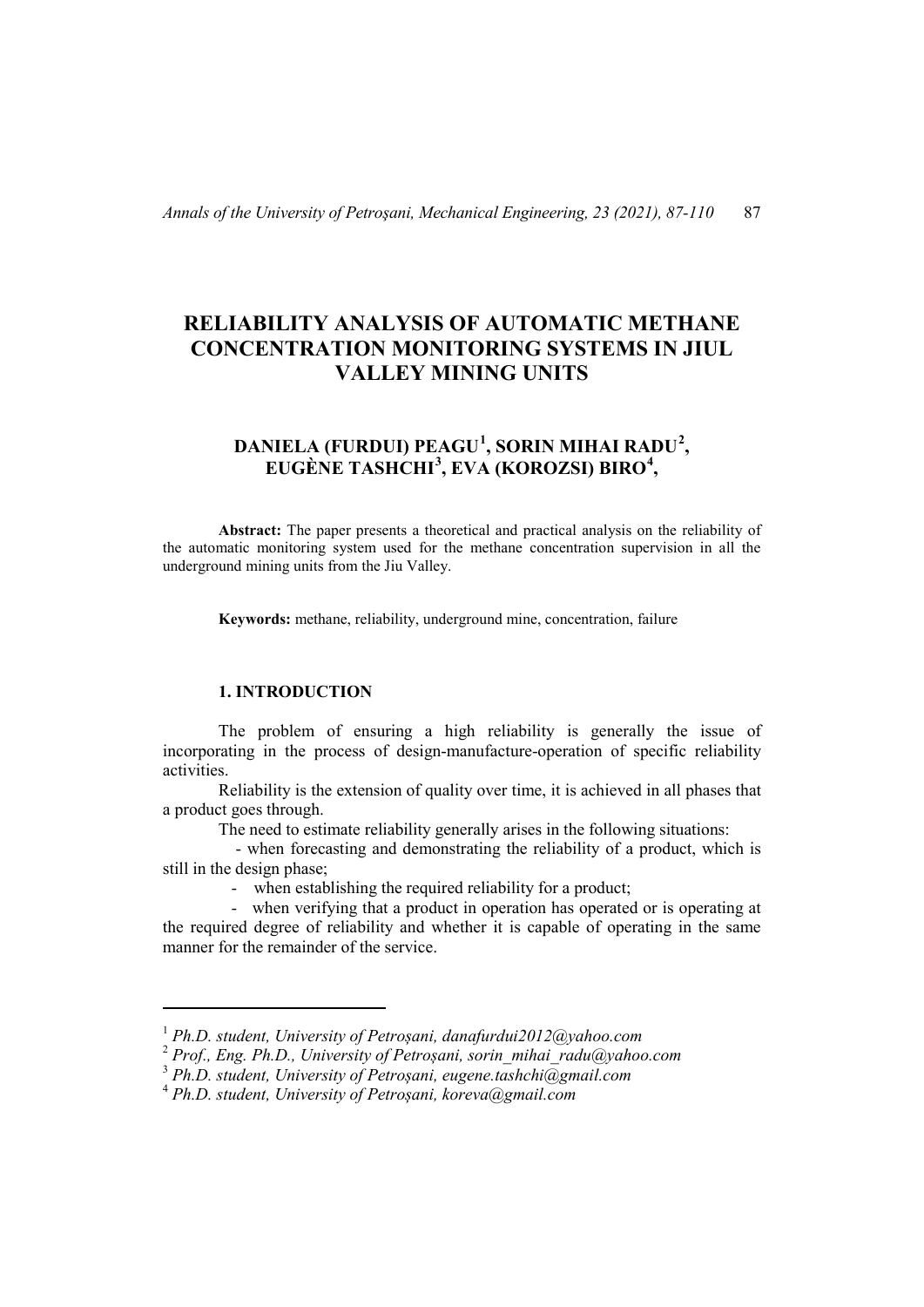In the paper, the author aims to establish the reliability of power plants to control the decoupling of electricity to exceed the dangerous concentrations of CH4 and the ability to operate in the same way throughout the remaining service.

After defining the safety parameters against explosions in grizzly mining works, the paper presents the automatic control systems of CH4 concentration and their reliability.

A series of calculation programs were used to analyze the data and calculate the reliability parameters, the synthesis of the obtained results being presented below.

# **2. THEORETICAL SUBSTANTIATION OF SYSTEMS RELIABILITY**

Reliability is, for the purpose of quantitative assessment, the characteristic of a product, defined by the probability that the product will fulfill its specified function, within a given time frame and under given conditions.

In order to determine the likelihood of technical equipment operating without malfunctions under certain conditions of use, in most cases even strict quality control of the parts and subassemblies that make it up is not sufficient. Thus, the analyzes performed by specialized institutions regarding the correlation between the precision, the quality of the parts and the finished product, led to the conclusion that no deviations from the technical quality requirements should be allowed, because any deviation regarding the quality of the parts is substantially amplified. at the level of the finished product.

Terms with the following meanings are used in the paper:

*Reliability*: the ability of a device or system to perform its specified function under given conditions for a predetermined period of time;

*Failure:* cessation of the ability of a device or system to perform its specified function;

*Maintenance:* the activity of maintaining the qualitative characteristics of a system, non-product structures.

*Maintainability:* the probability that a system will be put back into operation in a given period of time.

*Availability:* the likelihood that a product will be in good working order and can be used whenever required.

### *2.1. Theoretical considerations for reliability.*

We consider that at a time t=0 (reference time) there are  $N_0$  equipment in working order, after time t, in the time interval  $[t, t + \Delta t]$  there are still N equipment in operation<sup>[5](#page-1-0)</sup>. Thus in the time interval [t, t +  $\Delta t$ ] or faulty  $\Delta N = N_0$ -N equipment.

The share of the number of equipment N in operating condition at time  $t = 0$  in the initial number of equipment N<sub>0</sub> (at t = 0) is called the reliability of the type of

l

<span id="page-1-0"></span> $5$  Obviously N<N<sub>0</sub>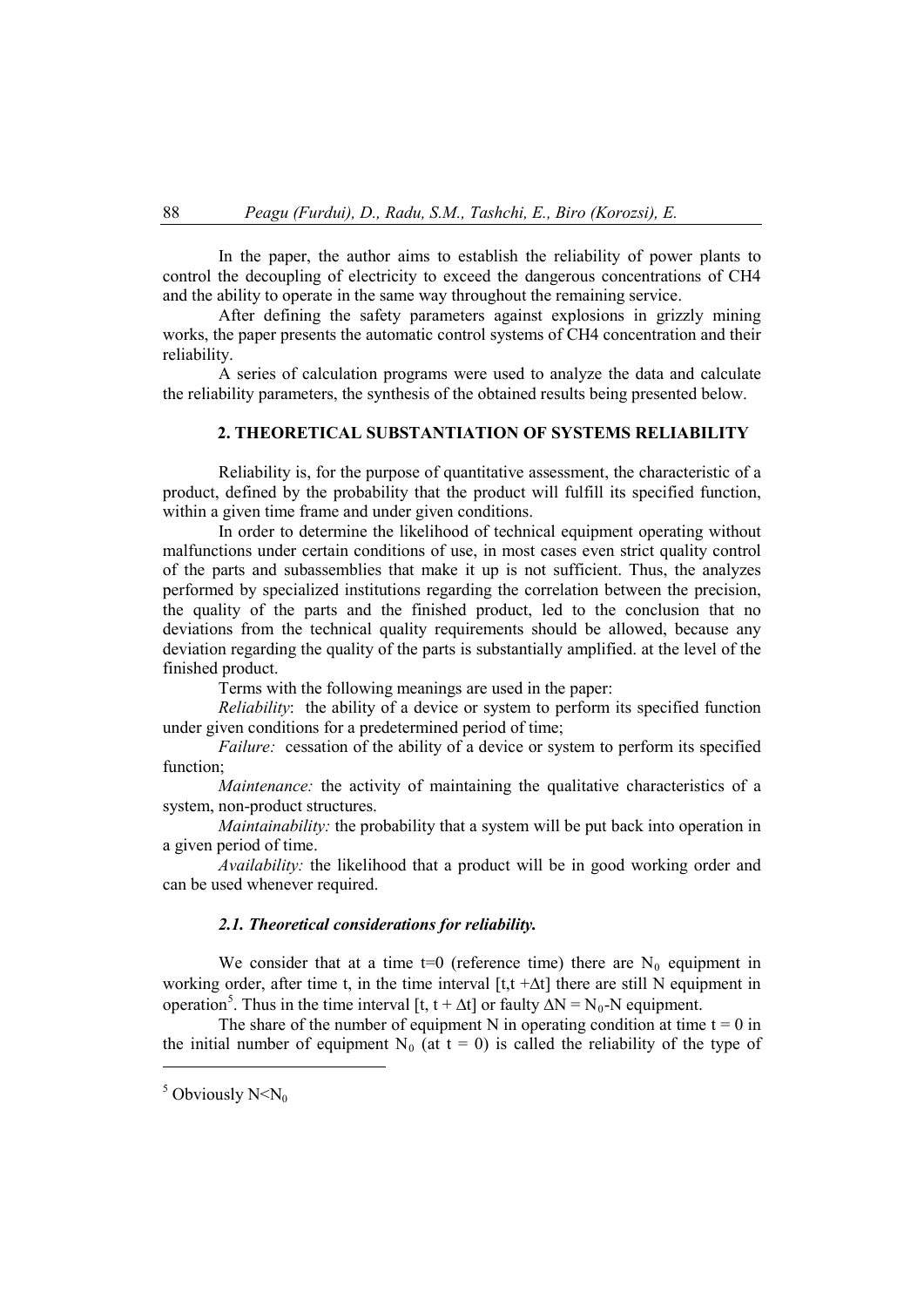equipment at a time "t" and is given by the expression (1).

$$
R(t) = \frac{N(t)}{N_0} \tag{1}
$$

Taking into account relation (1), the function of density of faults can be defined, as follows:

$$
f(t) = \frac{dF(t)}{dt} = \frac{d(1 - R(t))}{dt} = -\frac{dR(t)}{dt}
$$
 (2)

A very important indicator of reliability is the failure rate  $\lambda(t)$ .

The failure rate  $\lambda(t)$  is the rate of change of the probability of failure of an equipment at time t after a trouble-free operation at time  $t = 0$ . We:

$$
\lambda(t) = \frac{f(t)}{R(t)} = -\frac{dR(t)}{R(t)} \cdot \frac{1}{dt}
$$
\n(3)

To define the probability function R (t) depending on the failure rate, the differential equation (3) is solved and results for the initial condition  $\lambda(0)=1$ :

$$
R(t) = e^{-\int_0^t \lambda(\tau)d\tau}
$$
\n(4)

and the reliability function for a time interval  $[t1, t2]$  is given by the relation:

$$
R(t) = R(t_0)e^{-\int_{t_1}^{t_2} \lambda(\tau)d\tau}
$$
\n(5)

The average operating time is the 1st order moment of the probability density,

so:

$$
MTF = \int_0^\infty t \cdot f(t)dt
$$
 (6)

Or

$$
M = \int_0^\infty R(t)dt
$$
 (7)

The quadratic mean deviation of the operating time is given by the relation:

$$
\sigma = \sqrt{\int_0^\infty (t - MTF)^2 \cdot f(t)dt} \tag{8}
$$

Table 1 shows the indicators mentioned above, for the exponential law and Weibull of the reliability function, respectively;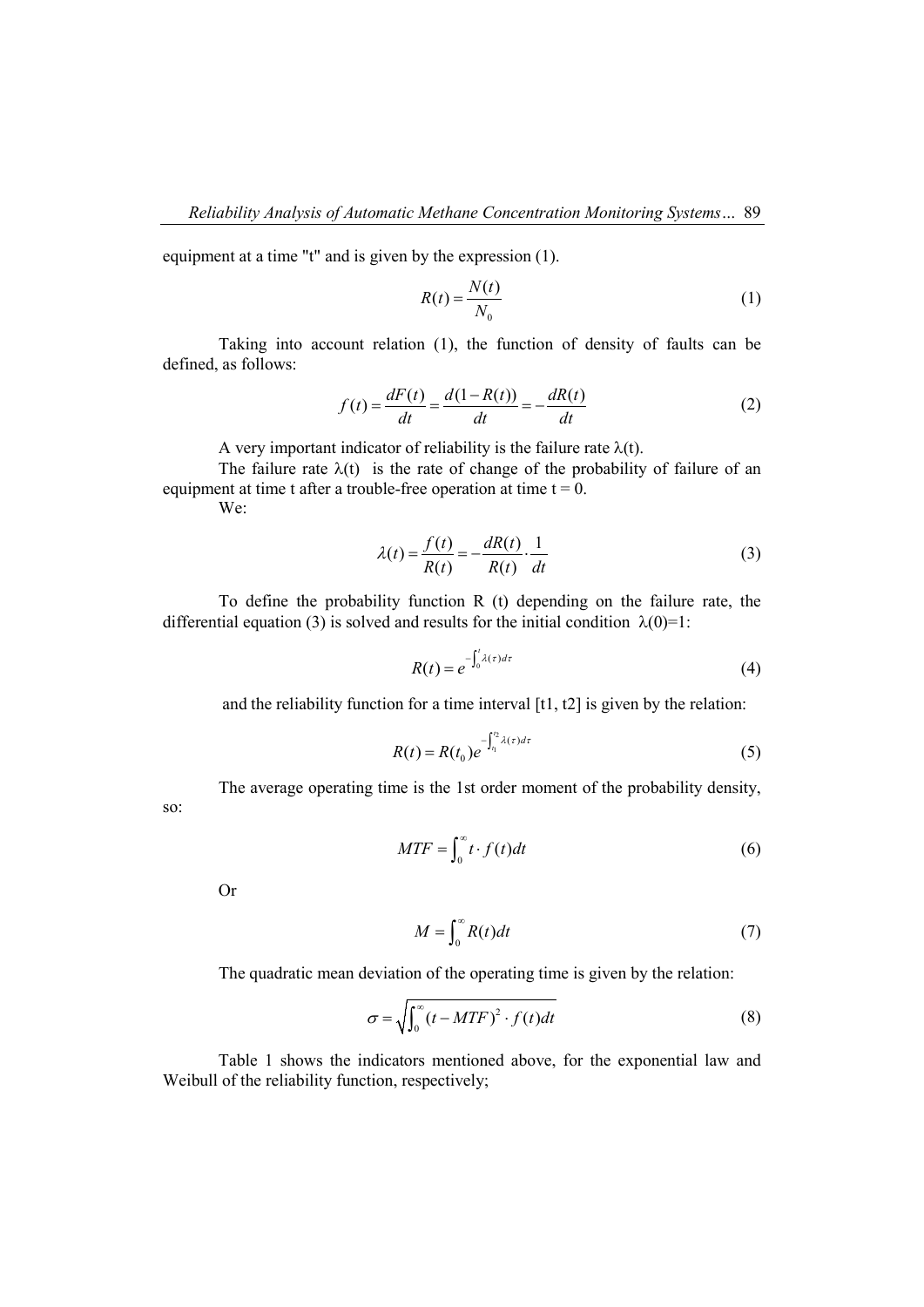|                | Table 1                        |                                                                                                                            |  |  |  |  |  |  |  |
|----------------|--------------------------------|----------------------------------------------------------------------------------------------------------------------------|--|--|--|--|--|--|--|
| Parameter name | The exponential law            | <b>Weibull Law</b>                                                                                                         |  |  |  |  |  |  |  |
| f(t)           | $\lambda$ ·exp( $-\lambda t$ ) | $\left  \frac{\beta (t-\gamma)^{\beta-1}}{\eta^{\beta}} \cdot \exp \right  - \left( \frac{t-\gamma}{\eta} \right)^{\beta}$ |  |  |  |  |  |  |  |
| R(t)           | $\exp(-\lambda t)$             | $\exp\left[-\left(\frac{t-\gamma}{\eta}\right)^{\beta}\right]$                                                             |  |  |  |  |  |  |  |
| $\lambda(t)$   | λ                              | $\frac{\beta (t-\lambda)^{\beta-1}}{n^{\beta}}$                                                                            |  |  |  |  |  |  |  |
| M              | $\lambda$                      | $\gamma + \eta \Gamma \left( \frac{1}{\beta} + 1 \right)$                                                                  |  |  |  |  |  |  |  |
| $\sigma$       |                                | $\eta \sqrt{\Gamma\left(\frac{2}{\beta}+1\right)} - \Gamma^2\left(\frac{1}{\beta}+1\right)$                                |  |  |  |  |  |  |  |

where:  $\lambda$ - failure rate, η- dispersion parameter, β- shape parameter, γ- position parameter, Γ(x)-Euler<sup>3</sup> function of case I.

*Remarks:* 

The practice shows a good concordance of the exponential law with the experimental results in the case of electronic products and other complex technological equipment.

The practice shows a good concordance of the Weibull law in case the defects are mainly due to wear and (or ) aging phenomena. It is stated that the exponential law is a particular case of the Weibull law.

### *2.2- System reliability.*

*A) The notion of system in terms of reliability study* is a set of simple, interconnected elements for which the parameters of reliability are known.

Thus, in order to calculate the reliability of a system, it is necessary to know the functional characteristics and the interdependence of the component elements, ie it is necessary to know the connection between the reliability of the elements and that of the system.

Given the occasion on which the reliability of the technical system is determined, the following steps can be considered:

- calculation of forecast reliability (in the design phase );

- calculation of inherent reliability (in booth laboratories );
- calculation of operational reliability (in the operation phase).

### *B) Calculation of the reliability of systems with series connected elements.*

In the case of a system of series-linked elements, the reliability of the system is given by the value of the product of the reliability of the elements: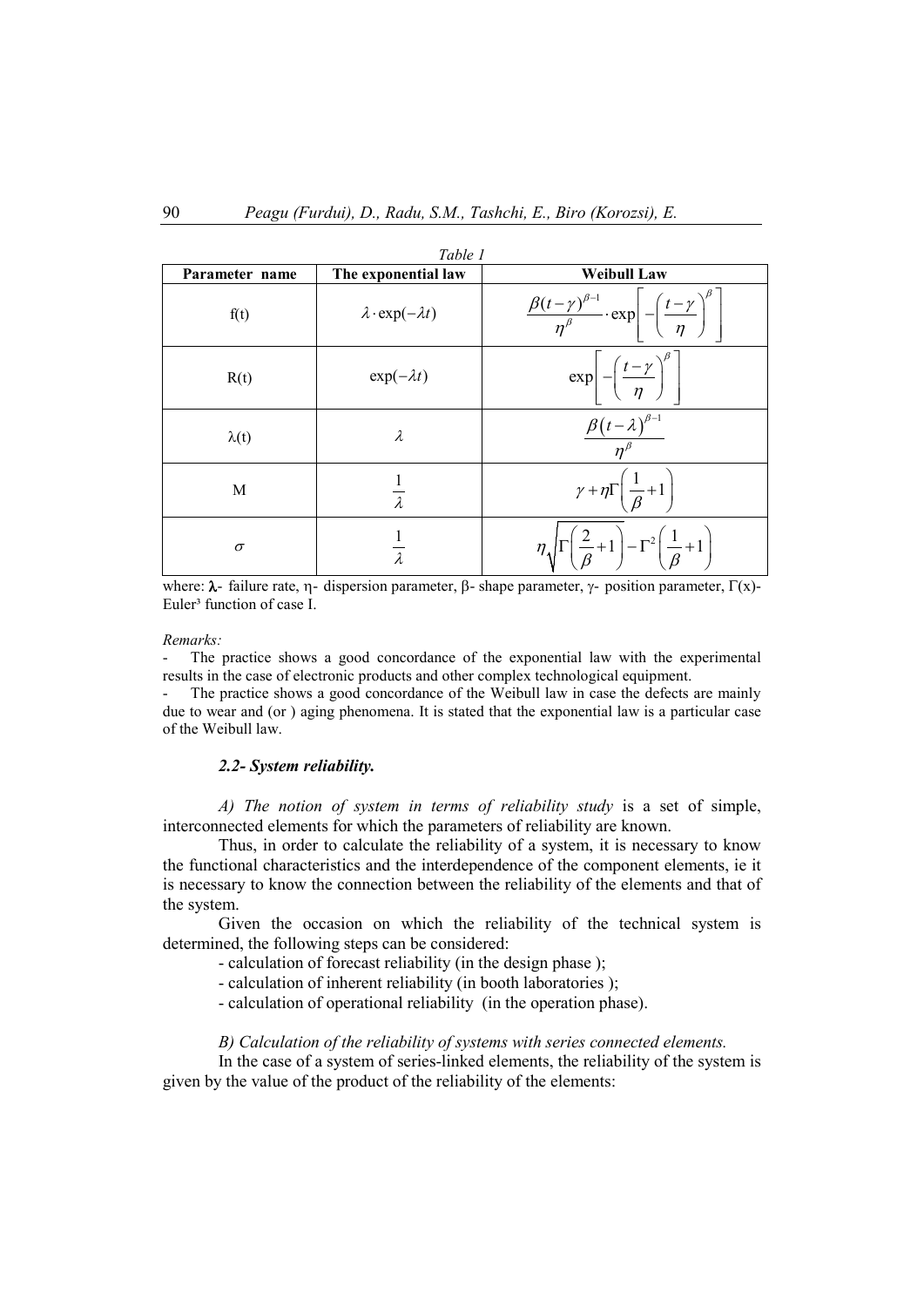$$
R_{S}(t) = \prod_{k=1}^{n} R_{k}(t)
$$
\n(9)

where  $R_i(t)$  represents the reliability of element j.

For the case of using the exponential law, the failure rate of the system is given by the value of the sum of the failure rates of the system elements:

$$
\lambda_{s} = \sum_{i=1}^{n} \lambda_{i} \tag{10}
$$

where  $\lambda_i$  represents the failure rate of element j.

*C) Calculation of the reliability of systems with parallel connected elements.*

In the case of a system with parallel connected elements, the calculation of the reliability of the system is determined by the probability of failure:

$$
R_s(t) = 1 - F_s(t)
$$
\n(11)

The probability of failure of the system is given by the value of the product of the probabilities of failure of the elements:

$$
F_{\rm S}\left(t\right) = \prod_{k=1}^n F_k\left(t\right) \tag{12}
$$

where  $F_k(t)$  represents the probability of failure of the element k. *Serviceability*

Statistical evaluation of maintenance actions is performed by a distribution function called maintainability.

The calculation of maintainability can be done with the relation (13) in case of using an exponential model and (14) for using a Weibulian model.

$$
M(t) = 1 - e^{\mu t} \tag{13}
$$

$$
M(t) = 1 - e^{-\left(\frac{t - \gamma}{\eta}\right)^{\beta}}
$$
\n(14)

where  $\mu$  represents the repair rate and is defined in the equation (16);

The average repair time represents the first order moment of the probability density (13), (14) of the repair time.

$$
MTR = \int_0^\infty t \cdot f_{rep}(t) \cdot dt \tag{15}
$$

$$
\mu = \frac{1}{MTR} \tag{16}
$$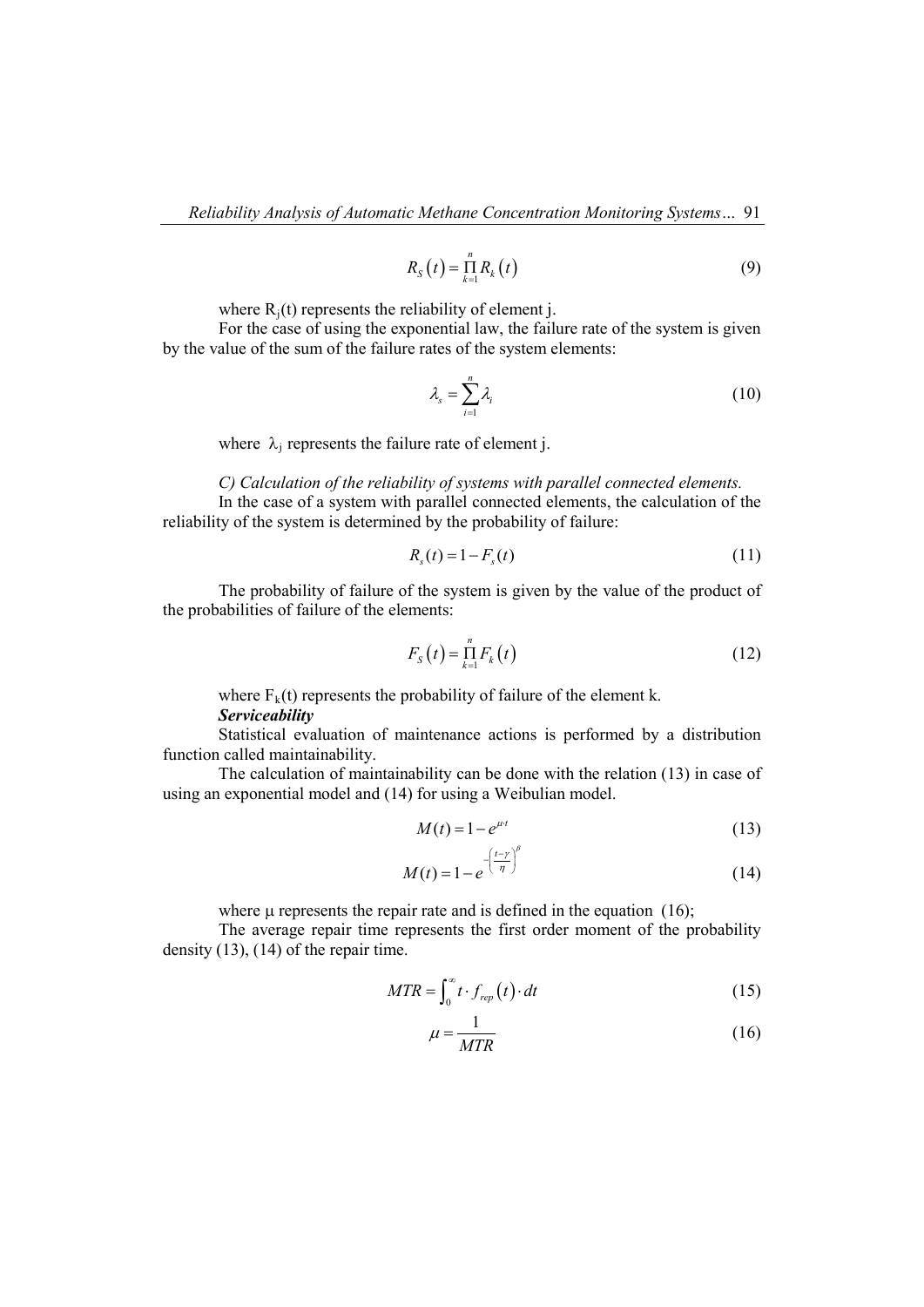#### *Availability*

Equipment availability is defined by the distribution function (17) .

$$
A(t) = R(t) + [1 - R(t)] \cdot M(t)
$$
\n(17)

As a statistical indicator for the expression of availability, the availability coefficient can be calculated, which for the use of the functions of distribution of operating time and repair time in exponential form is :

$$
A = \frac{MTF}{MTF + MTR} = \frac{\mu}{\mu + \lambda}
$$
(18)

The graph of the interdependence between the availability, reliability and maintainability of the equipment is shown in fig. 1.



**Fig.1.** Graphic dependence on technical equipment reliability, maintainability, and availability in [%]

As can be seen in Fig. 1, reliability and maintainability are mutually compensated for in order to obtain a certain level of availability.

Thus, equipment with high reliability requires less maintenance operations for a certain availability for which other equipment with lower reliability requires more extensive maintenance operations.

Also from the diagram in Fig. 1 it is observed that for the high availability required for an equipment with high reliability, a small decrease in reliability (due to non-compliance with quality conditions in production), leads to a dizzying increase in maintenance operations required to maintain same availabilities.

Fig. 2 shows the availability variation depending on the reliability and maintainability of the equipment to highlight the effect of using less reliable equipment at the same level of maintenance operations on availability.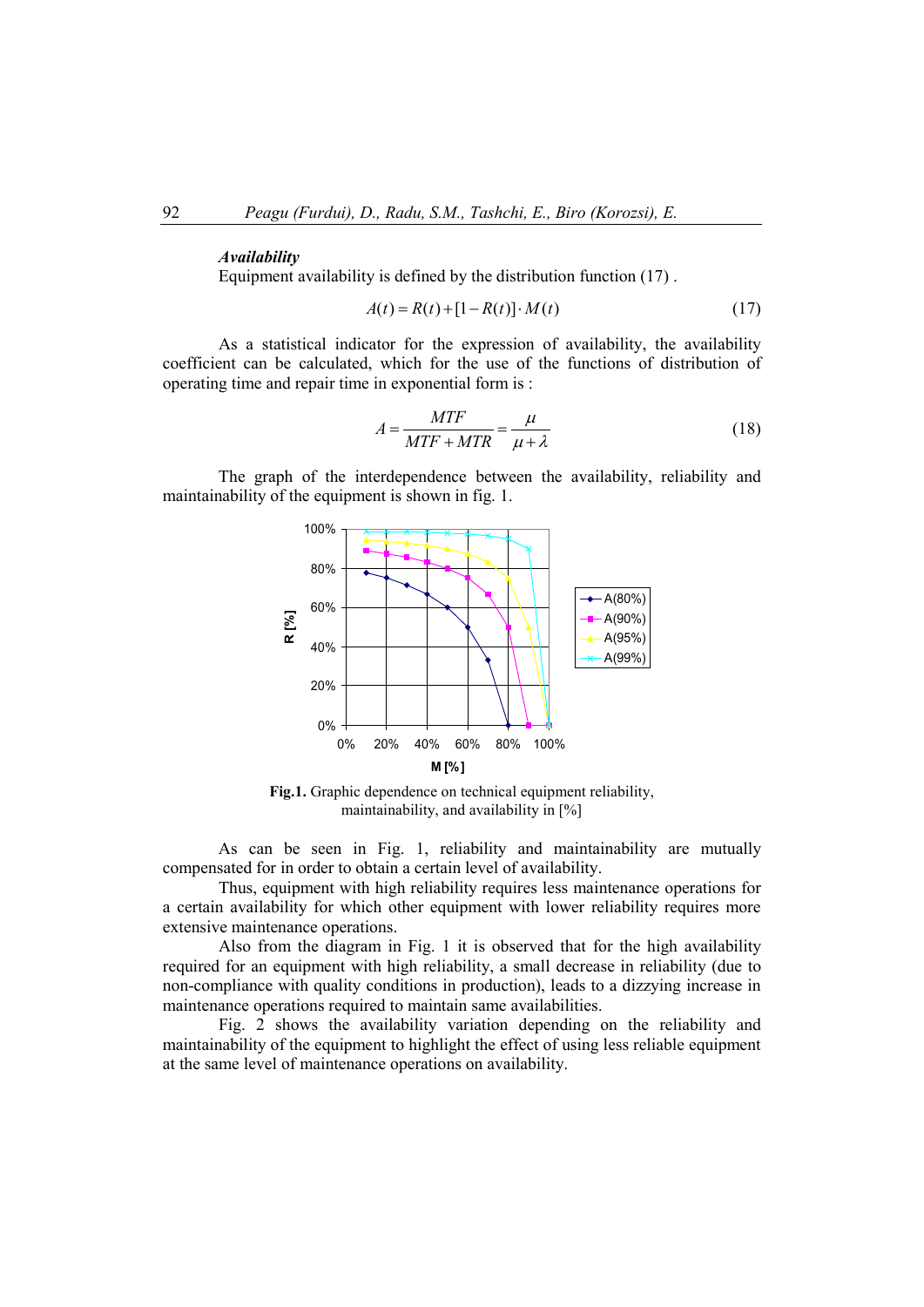

**Fig.2.** Availability variation depending on equipment reliability and maintainability as a parameter, in [%]

The reliability of a system depending on the reliability of the components is given by the relationship :

$$
R_{S}(t) = 1 - \prod_{k=1}^{n} (1 - R_{k}(t))
$$
\n(19)

where  $R_k(t)$  represents the reliability of the element k.



**Fig.3.** Dependence of the reliability of a system at time  $t_1$ depending on the number of components<sup>[6](#page-6-0)</sup>

The effect of the large number of series elements in a system is shown in fig.3. It is observed that in systems with a large number of series elements it is necessary to

 $\overline{a}$ 

<span id="page-6-0"></span>Assuming that the system consists of series elements with the same reliability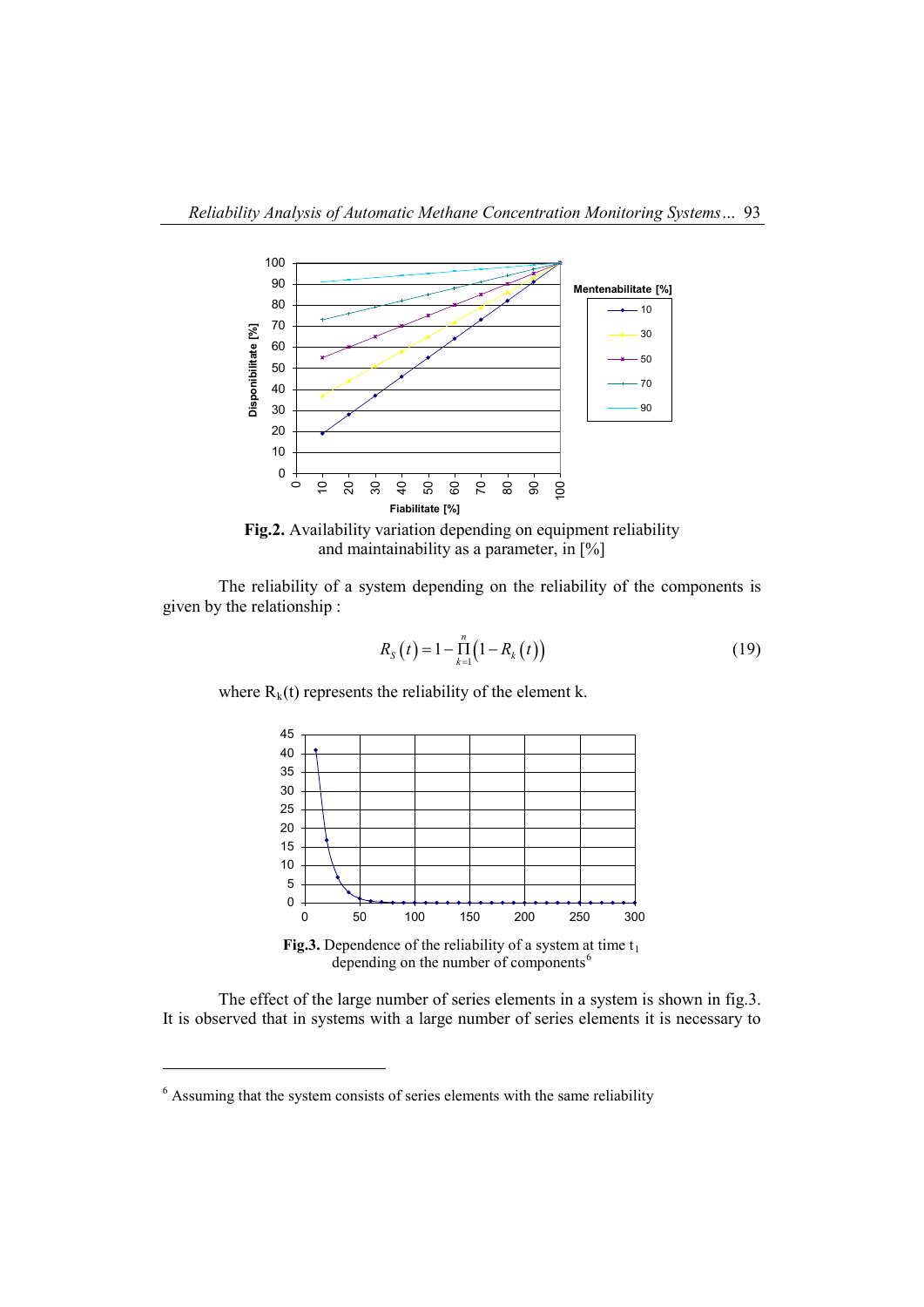use redundant components in order to counterbalance the excessive decrease of the reliability of the assembly (system).

# *2.3. Determining the probability associated with the availability status of the automatic monitoring system.*

We considered the probability of event S, in the case of an automatic monitoring system, given the relation:

$$
P(S) = P(S_1) \cdot P(E_1) + P(\overline{S}_1) \cdot P(E_2)
$$
\n(20)

with the following meanings:  $P(S) = D(t + \Delta t)$ - system availability at the end of the considered interval;  $P(S_1)$  - availability at time t;  $P(E_1) = R(\Delta t)$  - reliability in the range (t, t+∆t);  $P(E_2) = M(\Delta t)$  - maintainability in the range (t, t+∆t);  $P(\overline{S}_1) = G(t)$  - unavailability at time t.

By replacing the terms in relation (20), we obtained :

$$
D(t + \Delta t) = D(t)R(\Delta t) + G(t)M(t)
$$
\n(21)

Having a constant failure rate  $\lambda$  and also a repair rate  $\mu$ , i got :

$$
R(\Delta t) = e^{-\lambda t}
$$
  
\n
$$
M(t) = 1 - e^{-\mu \Delta t}
$$
\n(22)

By developing in series:

$$
e^{-\lambda t} = 1 - \frac{\lambda \Delta t}{1!} + \frac{(\lambda \Delta t)^2}{2!} - \frac{(\lambda \Delta t)^3}{3!} + \dots
$$
 (23)

and by neglecting higher order terms, it results:

$$
e^{-\lambda t} = 1 \cong \lambda \Delta t \tag{24}
$$

By replacing these relationships into the previous expression (21), we have:

$$
D(t + \Delta t) \approx (1 - \Delta t) \Delta(t) + G(t) \mu \Delta t \tag{25}
$$

from where:

$$
D(t + \Delta t) \approx D(t) + \left[\mu G(t) - \lambda D(t)\right] \Delta t \tag{26}
$$

By grouping the terms and using limits we have: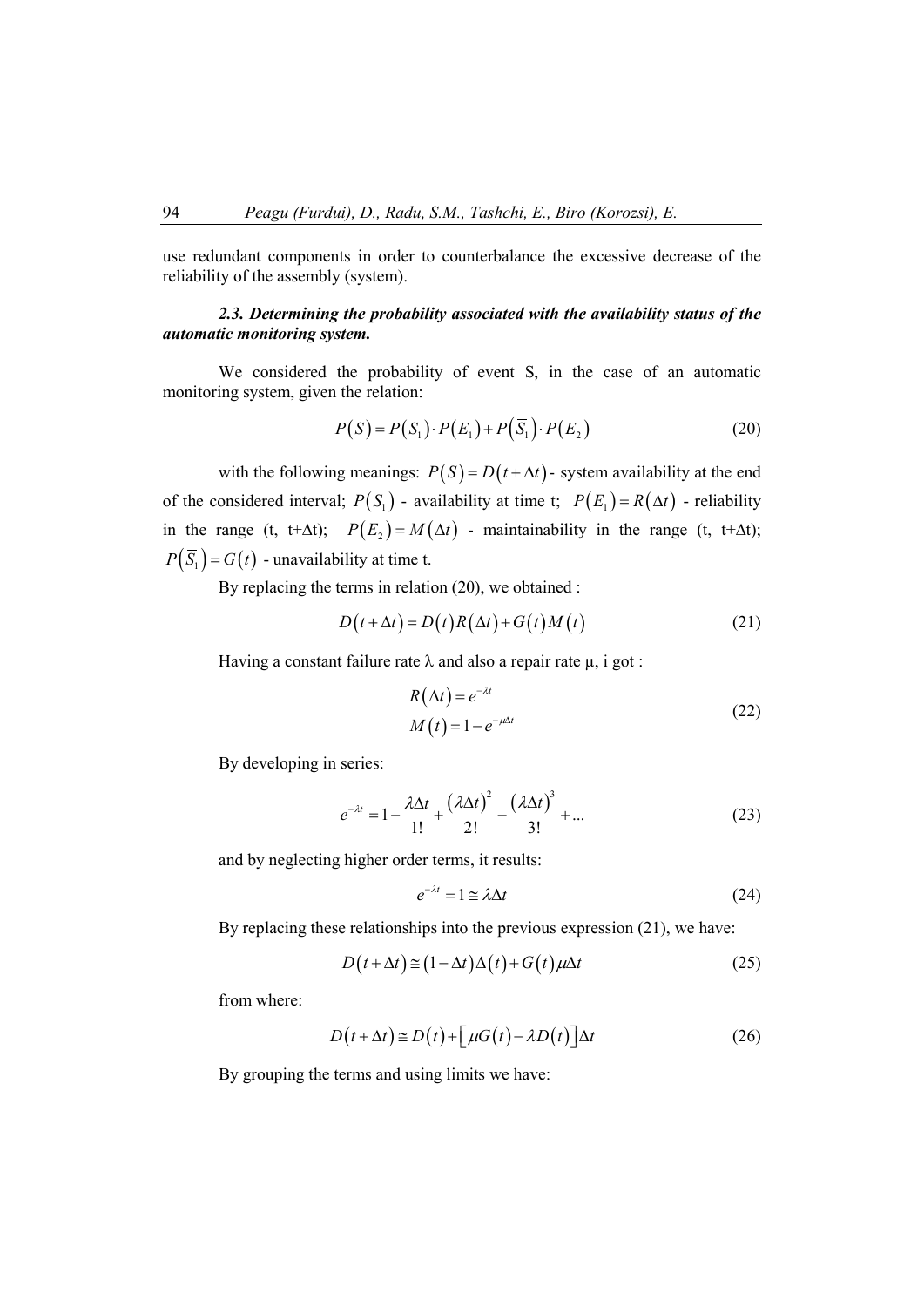$$
\lim_{\Delta t \to 0} \frac{D(t + \Delta t) - D(t)}{\Delta t} = -\lambda D(\Delta t) + \mu G(t)
$$
\n(27)

Admitting a derivative for  $D(t)$  with respect to t, we obtain the differential equation of availability:

$$
\frac{dD(t)}{dt} = -\lambda D(t) + \mu G(t)
$$
\n(28)

Similarly, by analogous reasoning, one can write the differential equation of the state of unavailability. Unavailability at the moment t+∆t, marked with G(t+∆t), represents the state of unavailability of the automatic monitoring system at time t of the system which is not repaired in the interval (t, t+ $\Delta t$ ), this state being described by the equation :

$$
G(t + \Delta t) = G(t)[1 - M(\Delta t)] + D(t)[1 - R(t)] \tag{29}
$$

With the substitutions made in the previous case, the equation becomes:

$$
G(t + \Delta t) = (1 + \mu \Delta t)G(t) + \lambda \Delta t D(t)
$$
\n(30)

where from :

$$
\lim_{\Delta t \to 0} \frac{G(t + \Delta t) - G(t)}{\Delta t} = -\mu G(t) + \lambda D(t)
$$
\n(31)

We have thus obtained the differential equation of the state of unavailability, which is of form :

$$
\frac{dG(t)}{dt} = -\mu G(t) + \lambda D(t)
$$
\n(32)

Knowing  $D(t) + G(t) = 1$ , by the corresponding substitutions in the respective relations, we obtained the following differential equations :

$$
\frac{dD(t)}{dt} = -\lambda D(t) + \mu [1 - D(t)] = D(t)(\lambda + \mu) + \mu
$$
  

$$
\frac{dG(t)}{dt} = -\mu G(t) + \lambda [1 - G(t)] = G(t)(\lambda + \mu) + \lambda
$$
\n(33)

The above equations are first order differential equations of form:

$$
\frac{dy}{dx} + Py = Q \tag{34}
$$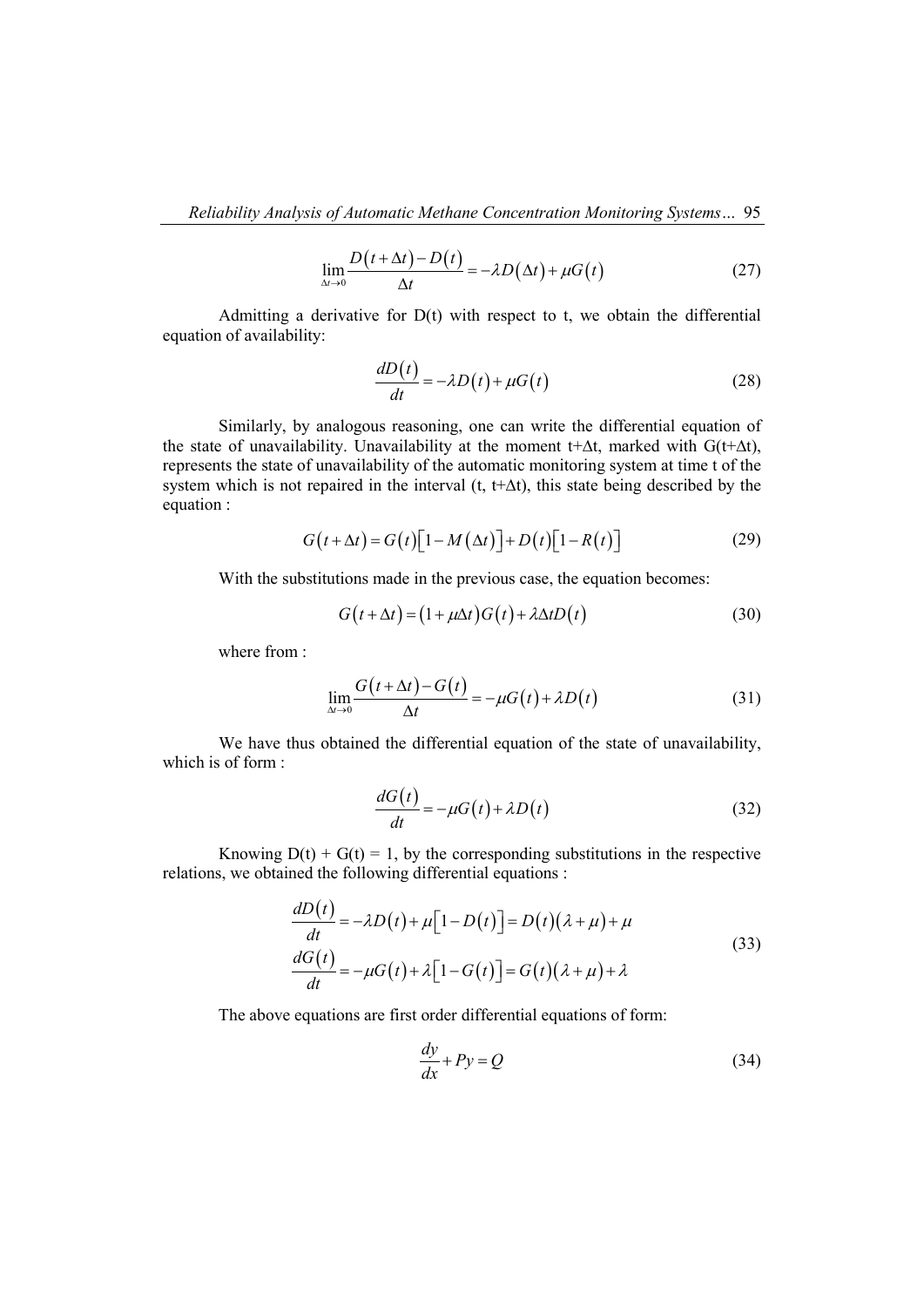where P and Q are continuous functions. The general solution is form :

$$
y = e^{-\int P dx} \left[ \int Q e^{\int P dx} + c \right]
$$
 (35)

noting  $y = D(t)$ ;  $P = \lambda + \mu$ ;  $Q = \mu$ , it results:

$$
D(t) = e^{-(\lambda+\mu)t} \left( \frac{\mu e^{(\lambda+\mu)t}}{\lambda+\mu} + c \right)
$$
 (36)

The constant c is determined by setting the condition at the limit  $t = 0$ , for which the automatic monitoring system is available, respectively  $D(0) = 1$ :

$$
1 = \frac{\mu}{\lambda + \mu} + c \tag{37}
$$

from where:

$$
c = \frac{\lambda}{\lambda + \mu} \tag{38}
$$

We have thus obtained the following solutions of the differential equations:

$$
D(t) = \frac{\mu}{\lambda + \mu} + \frac{\lambda}{\mu + \lambda} e^{-(\lambda + \mu)t}
$$
  
\n
$$
G(t) = 1 - D(t) = \frac{\lambda}{\lambda + \mu} + \frac{\lambda}{\lambda + \mu} e^{-(\lambda + \mu)t}
$$
\n(39)

For very long durations, we can use the following approximate relation:

$$
D = \frac{\mu}{\lambda + \mu} \tag{40}
$$

### **3. RELIABILITY OF TELEGRIZOMETRIC INSTALLATIONS**

# *3.1. Calculation of the reliability parameters of the automatic monitoring systems with telegrisoumetry control panels*

The statistical reliability parameters that were established for the analyzed monitoring system are as follows:

- Failure intensity  $\lambda$  (fall rate):

$$
\lambda = \frac{1}{MTFB}
$$

which expresses the probability that the system in good working order will fail; - repair intensity  $\mu$  (repair rate):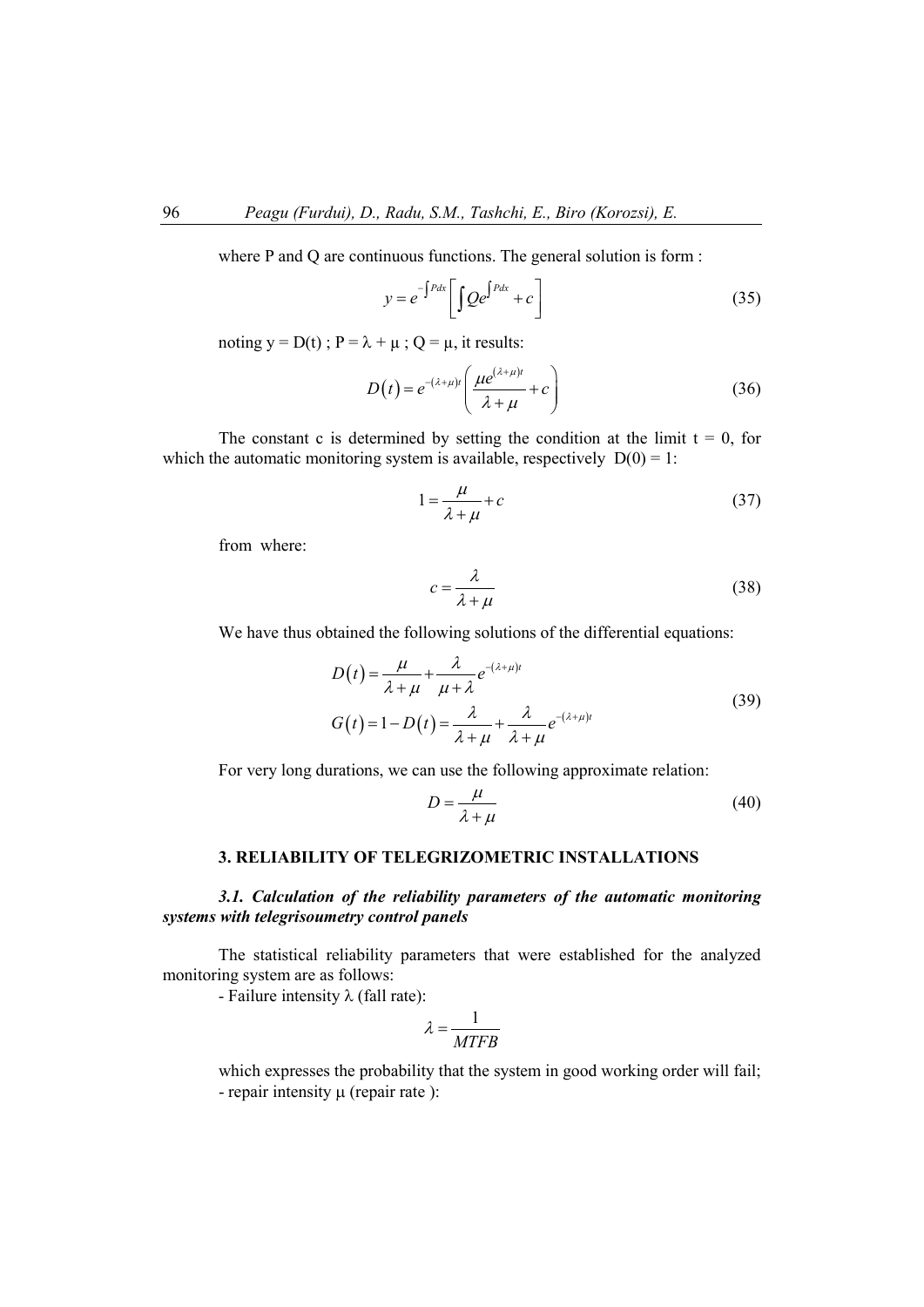$$
\mu = \frac{1}{MTR}
$$

which expresses the probability that the faulty system will be in good working order.

The average MTBF downtime and the average MTR repair time are calculated with the formulae:

$$
MTBF = \frac{\sum t_i'}{n}
$$

respectively :

$$
MTR = \frac{\sum t^{n}}{n-1}
$$

where  $t_i$  are operating times, and  $t_i$  you have time to repair.

Another important reliability parameter that is calculated is the availability of the automatic monitoring system A, which expresses the probability that the system will be able to operate after a time spent for repairs required by the damage of a component, after a certain period of time. The proper functioning:

$$
A = \frac{MTBF}{MTBF + MTR} = \frac{\mu}{\lambda + \mu}
$$

## *3.2. Defining the reliability indicators specific to the automatic methane concentration monitoring systems with power plants.*

The functional block diagram of the automatic monitoring systems with telegrizoumetric control panels, presented in fig.4, shows the arrangement of the system elements within the structure, as well as the concrete functional characteristics of the system.



**Fig.4.** Block diagram of automatic monitoring systems with power plants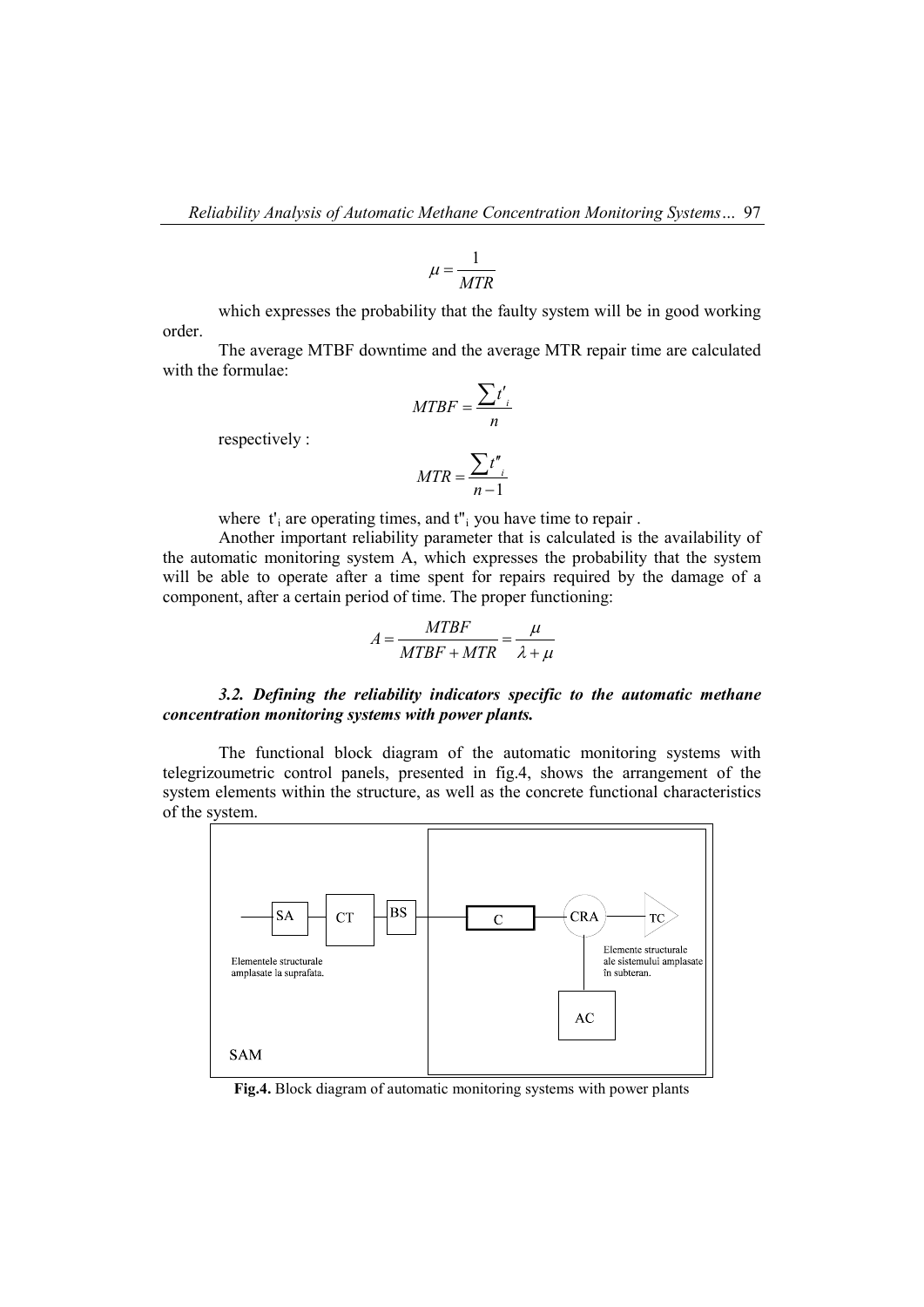The determination of the reliability parameters was made statistically, as a result of the observation of several automatic monitoring systems with telegrizometric power plants, in a period of time as long as possible (one year )

The following reliability parameters have been calculated:

- MTBF, which is the average running time.
- MTR, which is the average repair time.
- $\lambda = \frac{1}{\sqrt{1 \frac{1}{\lambda}}$ *MTFB*  $\lambda = \frac{1}{\lambda}$ , what is the intensity of the failure or the rate of falls.
- $\mu = \frac{1}{MTR}$ , is the repair intensity, or repair rate.
- $A = \frac{MTBF}{\sqrt{TPF}}$  $MTBF + MTR$  $=\frac{MIBF}{MTBF+MTR}=\frac{\mu}{\lambda+\mu}$ , is the availability of the system.

In order to determine the reliability parameters of the automatic methane concentration monitoring systems with telegrizoumetric power plants, CTT-2 type, with microprocessor drawer, respectively CMM-20, not modernized, the analysis of these systems was made based on the records from the mining units, for each separate system, taking into account the data entered in the register of operation and operation of the telegrizoumetric installations and in the register regarding the maintenance, verification and repair works carried out in the telegrizoumetric installations.

These documents shall be completed in accordance with the technical requirements for the design, installation, operation, maintenance, inspection and repair of telegrizoumetric installations, PT-C-13, annex to the specific labor protection rules for coal mines. The analyzes were made for the period 1992-1996, so a period of 5 years, for the following power plants from the mining units within RAH:

- CTT-2 and CTT 63/40 Up, from E.M. Lupeni;
- CTT-2 and CMM-20, from E.M. Vulcan;
- CTT-2 from E.M. Aninoasa;
- CTT-2 and CMM-20, from E.M. Petrila;
- CTT-2 from E.M. Lonea.

### *3.3. Application for the calculation of reliability parameters and for the management of related information for equipment*

#### *Description*

In order to determine the specific reliability parameters, the possibility of VBA programming and procedure code storage in Excel documents was used.

In the first stage, the databases (tables) for the "Equipment register" (fig.9) and the "Event register" were structured (fig.8).

- The "Equipment Register" contains the following fields :
- Equipment the name of the equipment ;
- Uniqueness test for uniqueness in the name of the equipment ;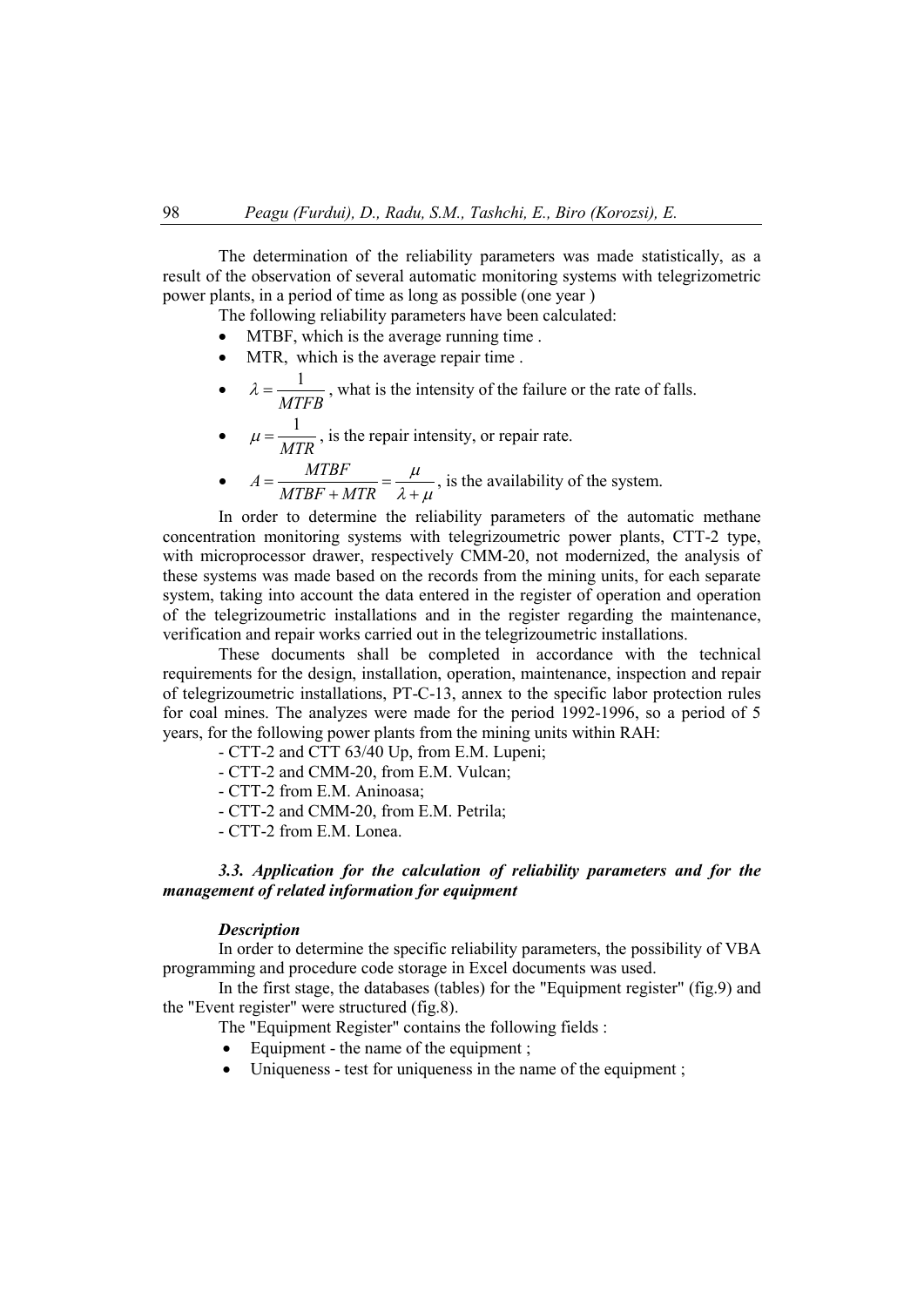- Reference [dd.myyyyy mm: mm] the date and time from which the equipment is considered ;
- MTBF [days] the calculated program value of the average operating time;
- MTR [minutes] the calculated program value of the average repair time;
- Lambda [1 / day] the calculated program value of the scale parameter ;
- Miu  $[1 / \text{minute}]$  the value calculated by the program for the specific coefficient of the average repair time μ;
- A [%] the value calculated by the program for the availability of the equipment.

The "Event Log" contains the following fields :

- Defect [zz.ll.aaaa oo: mm] the date and time at which the defect was registered;;
- Commissioning [dd.mm.yyyy mm: mm] the date and time the equipment was put into service after repair ;
- Equipment the name of the equipment;
- DeltaT [min] the calculated program value of the repair time in minutes;

In addition, the "General" register contains the value of the date and time until which the calculation of the reliability parameters is taken into account.

### *Way of usage*

To use the application, open the "reliability.xls" document or a copy of it.

Then pressing the "Start interface" button accesses the main panel (fig.5) from which you can select the interfaces for inspecting the equipment reliability parameters or entering other equipment in the database (fig.6) respectively for entering eventspecific data - failure , commissioning (fig.7).

If you want to inspect the equipment reliability parameters or enter other equipment in the database, click on the "Equipment register" button.

If you want to enter event-specific data - fault, switch on the "Event log".

If you want to exit the program, press the "Exit" button.

The program only verifies the uniqueness of the equipment name, and the verification of the chronological aspects of the events remains the responsibility of the operator.

The source code of the application has also been inserted to highlight the programming details.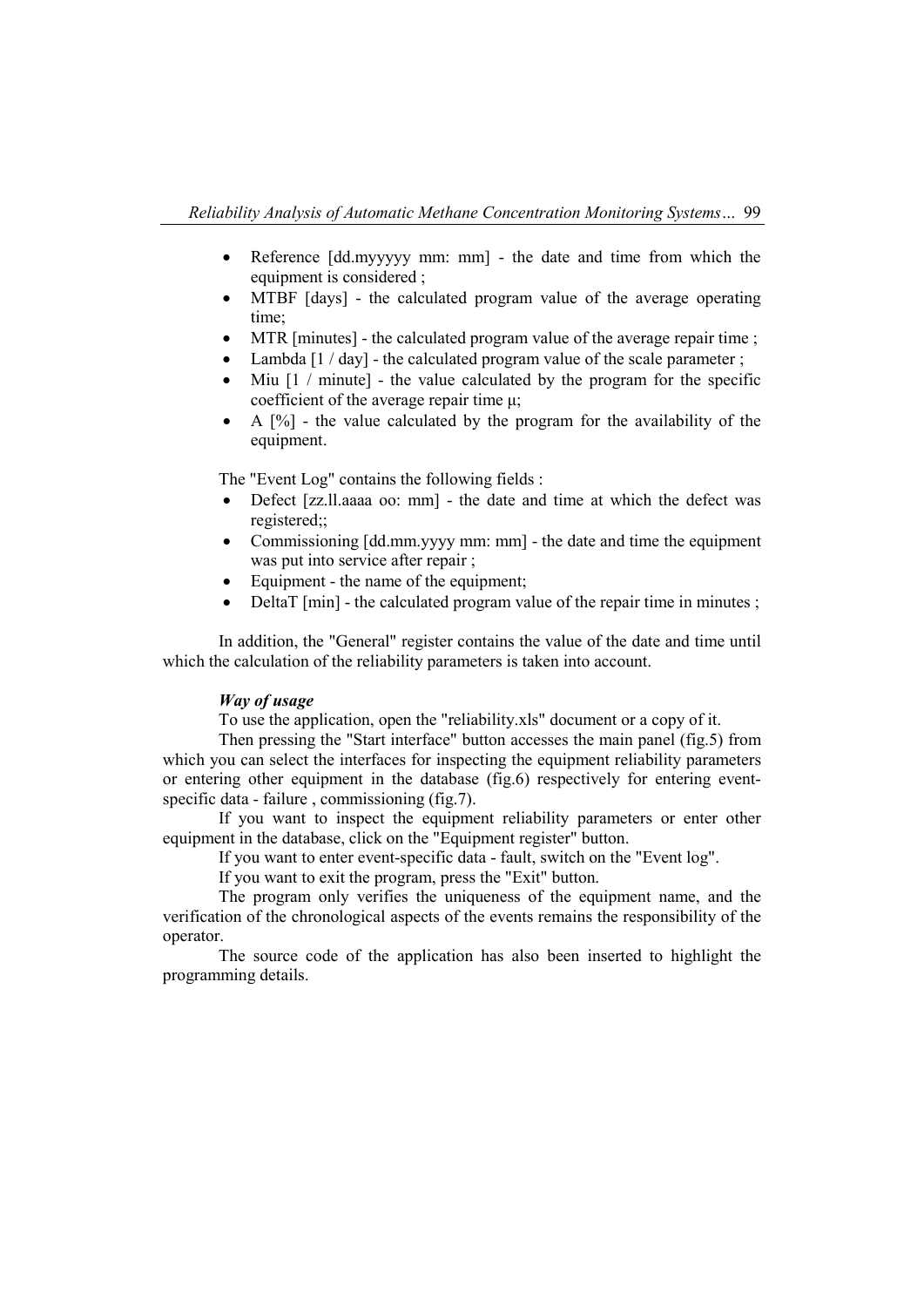

**Fig.5.** The main interface of the application

| Registru_Echipamente          |                     |   |           |
|-------------------------------|---------------------|---|-----------|
| Echipament:                   | Cofret A28          | 슬 | 1 of 1097 |
| Unicitate:                    |                     |   | New       |
| Referinta [zz.ll.aaaa oo:mm]: | 1/1/2007 8:01:00 AM |   | Delete    |
| MTBF [zile]:                  | 17.39699074         |   | Restore   |
| MIR [minute]:                 | 20261.5             |   | Find Prev |
| lambda [1/zi]:                | 0.057481206         |   |           |
| $miu$ [1/minut]:              | 4.93547E-05         |   | Find Next |
| A [%]:                        | 55,28562338         |   | Criteria  |
|                               |                     |   | Close     |
|                               |                     |   |           |
|                               |                     | v |           |

**Fig.6**. Interface for inspecting equipment reliability parameters or inserting other equipment into the database

| <b>Registru Evenimete</b>               |                  |  |
|-----------------------------------------|------------------|--|
| Echipamente:                            |                  |  |
| Cofret A28                              |                  |  |
|                                         |                  |  |
| Defectare [zz.ll.aaaa oo:mm]:           |                  |  |
| 05.03.2007 10:30                        | Adauga Eveniment |  |
| Punere in functiune [zz.ll.aaaa oo:mm]: |                  |  |
| 06.03.2007 11:30                        | <b>Tesire</b>    |  |
|                                         |                  |  |

**Fig.7.** Interface for entering event-specific data (failure, commissioning)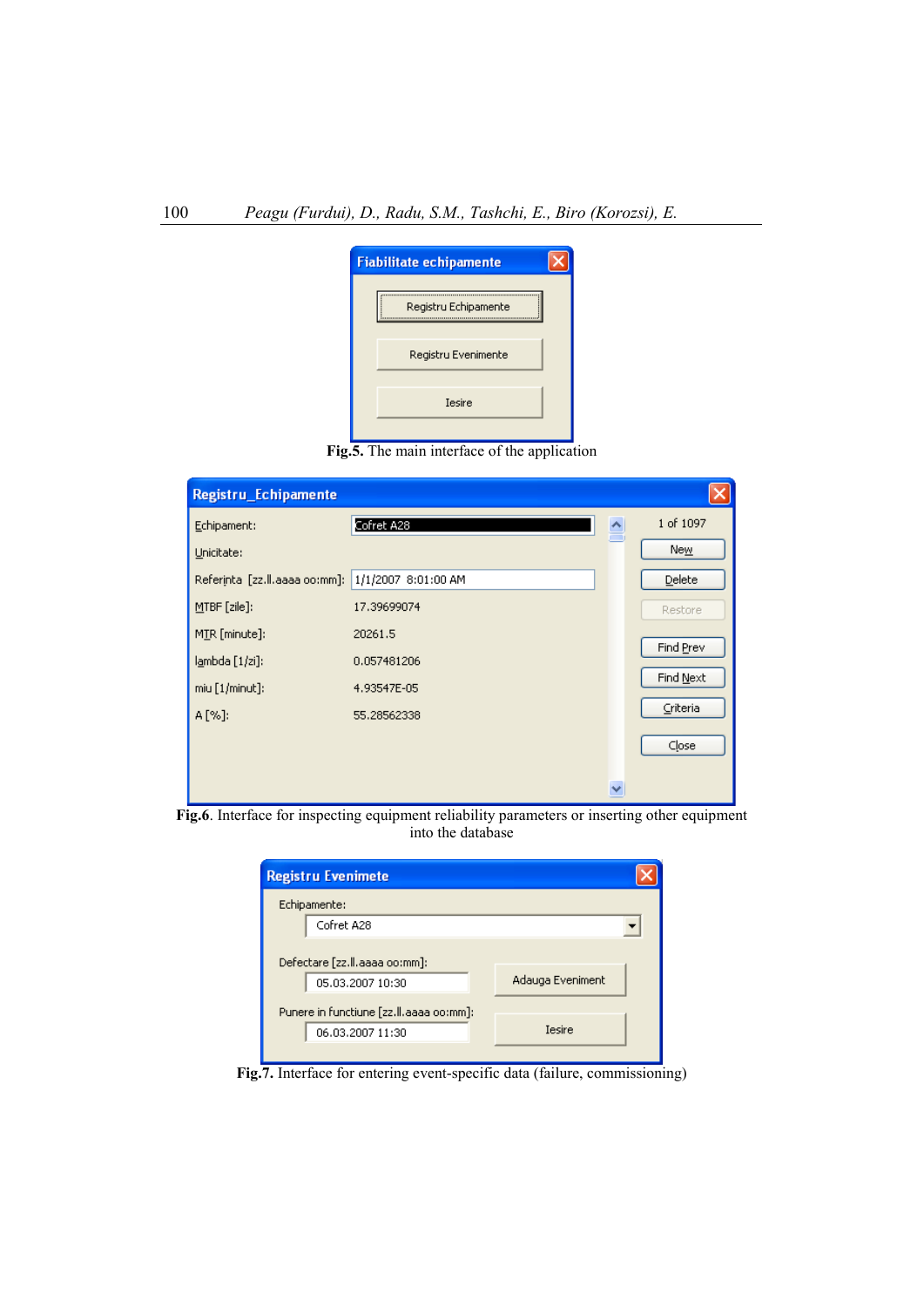## *Reliability Analysis of Automatic Methane Concentration Monitoring Systems…*101

| Porneste Interfata           | Nr inregistrari:                       |               |              |
|------------------------------|----------------------------------------|---------------|--------------|
| Defectare [zz.ll.aaaa oo:mm] | Punere in functiune [zz.ll.aaaa oo:mm] | Echipament    | DeltaT [min] |
| 01.02.2007.08:00             | 01.03.2007 10:23                       | Cofret A28    | 40463        |
| 03.02.2007 10:03             | 05.02.2007 15:03                       | Contactor R89 | 3180         |
| 03.03.2007 10:03             | 03.03.2007 11:03                       | Cofret A28    | -60          |
| 21.03.2007 11:15             | 22.03.2007 11:15                       | Contactor R89 | 1440         |
|                              |                                        |               |              |
|                              |                                        |               |              |
|                              |                                        |               |              |

#### **Fig.8.** Event database structure

| Porneste Interfata |           |                              |                    |                     |               |               |             |
|--------------------|-----------|------------------------------|--------------------|---------------------|---------------|---------------|-------------|
| Fchinament         | Unicitate | Referinta_Izz.II.aaaa_oo:mml | <b>MTBF</b> Izilel | <b>MTR</b> Iminutel | lambda [1/zi] | miu f1/minuti | $A^{96}$    |
| Cofret A28         |           | 01.01.2007 08:01             | 17.39699074        | 20261.5             | 0.057481206   | 4.93547E-05   | 55.28562338 |
| Contactor R89      |           | 02.03.2007.08:00             | 5.708333333        | 2310                | 0.175182482   | 0.0004329     | 78.06267806 |
|                    |           |                              |                    |                     |               |               |             |
|                    |           |                              |                    |                     |               |               |             |

**Fig.9.** Database structure with equipment

#### *Table 2.* **Formulas used in the spreadsheet**

| <b>Field</b>         | Formula used to calculate                                                   |
|----------------------|-----------------------------------------------------------------------------|
| <b>MTBF</b>          | $=$ IF(A3 $\sim$ "";((Generalitati!\$B\$2-                                  |
| [zile]               | Registru Echipamente!C3)+1/24*HOUR(Generalitati!\$B\$2-                     |
|                      | Registru Echipamente!C3)+1/(24*60)*MINUTE(Generalitati!\$B\$2-              |
|                      | Registru Echipamente!C3)-                                                   |
|                      | 1/(60*24)*E3*COUNTIF(Registru Evenimete!\$C\$3:\$C\$6001;A3))/(COUNTIF      |
|                      | (Registru Evenimete!\$C\$3:\$C\$6001;A3)+1);"")                             |
| <b>MTR</b>           | =IF(COUNTIF(Registru Evenimete!\$C\$3:\$C\$6001;A3)<>0;SUMIF(Registru       |
| [minute]             | Evenimete!\$C\$3:\$C\$6001;A3;Registru Evenimete!\$D\$3:\$D\$6001)/COUNTIF( |
|                      | Registru Evenimete!\$C\$3:\$C\$6001;A3);"")                                 |
| lambda               | $=$ IF(AND((D3 $\le$ 0);(D3 $\le$ ""));1/D3;"")                             |
| [1/zi]               |                                                                             |
| miu                  | $=$ IF(AND((E3 $\le$ 0);(E3 $\le$ ""));1/E3;"")                             |
| $[1/m$ inut]         |                                                                             |
| $A[\%]$              | $=$ IF(D3 $\leq$ "";100*(D3/(D3+E3/(24*60)));"")                            |
| DeltaT               | $=$ IF(C3 $\leq$ "";DAY(B3-A3)*24*60+HOUR(B3-A3)*60+MINUTE(B3-A3);"")       |
| $\lceil \min \rceil$ |                                                                             |

### *Source of the program*

```
Attribute VB Name = "Module1"
Sub porneste()
   UserForm1.Show
End Sub
VERSION 5.00
Begin {C62A69F0-16DC-11CE-9E98-00AA00574A4F} UserForm1 
   Caption = "Fiabilitate echipamente"
  ClientHeight = 2475<br>ClientLeft = 45
  clientLeft = 45<br>ClientTop = 435
 ClientTop = 435
 ClientWidth = 3300
 OleObjectBlob = "UserForm1.frx":0000
    StartUpPosition = 1 'CenterOwner
End
```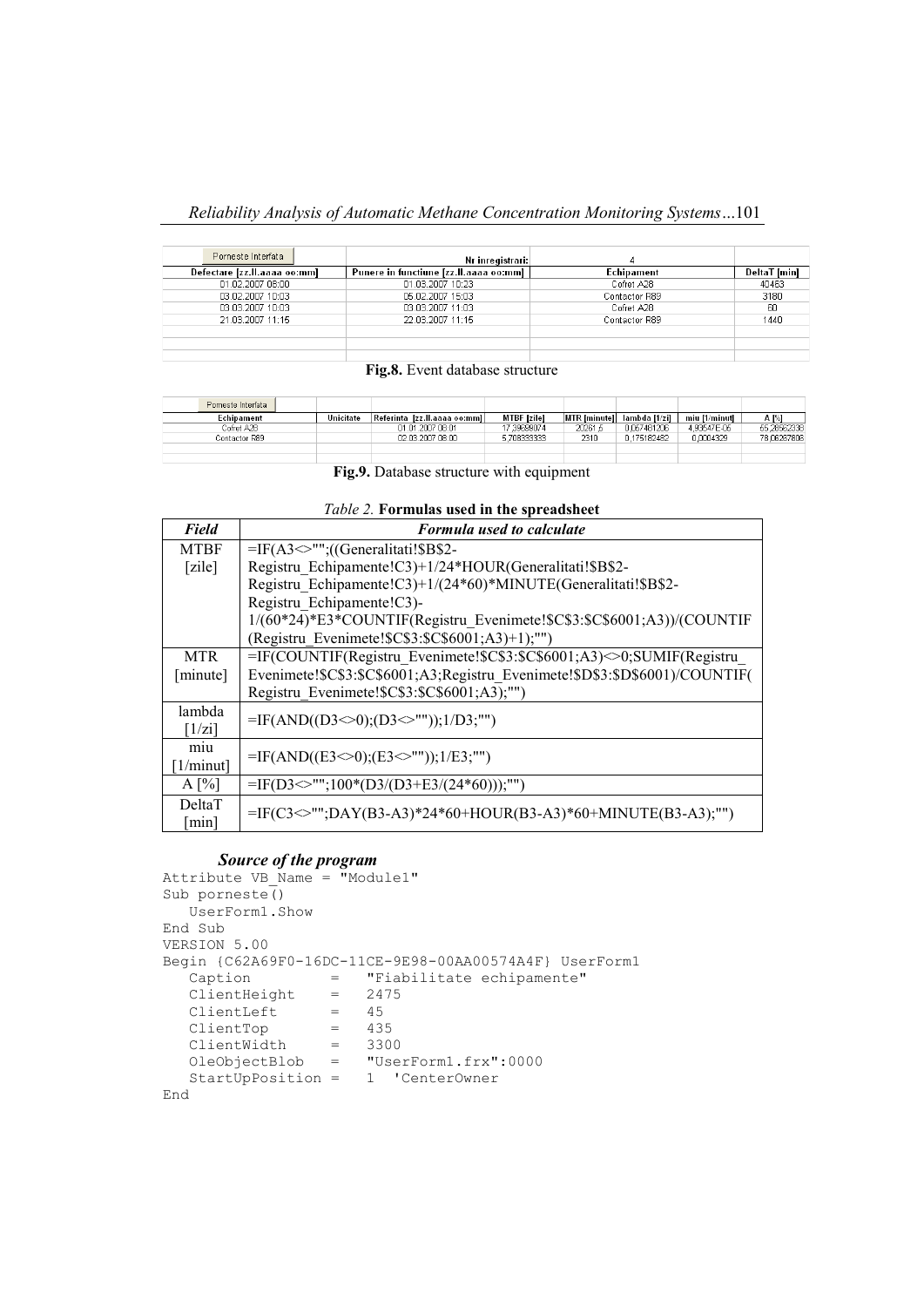```
Attribute VB_Name = "UserForm1"
Attribute VB_GlobalNameSpace = False
Attribute VB Creatable = False
Attribute VB_PredeclaredId = True
Attribute VB_Exposed = False
Private Sub ButEchip_Click()
     Worksheets("Registru_Echipamente").ShowDataForm
End Sub
Private Sub ButIesire_Click()
     If Not ActiveWorkbook.Saved Then If vbYes = MsgBox("Documentul 
nu este salvat, doriti sa-l salvati?", vbQuestion + vbYesNo, 
ActiveWorkbook.Name) Then ActiveWorkbook.Save
     End
End Sub
Private Sub ButRegistru_Click()
     UserForm2.Show
End Sub
VERSION 5.00
Begin {C62A69F0-16DC-11CE-9E98-00AA00574A4F} UserForm2<br>Caption = "Registry Evenimete"
                  = "Registru Evenimete"<br>= 2505
   ClientHeight = 25<br>ClientLeft = 45
   ClientLeft = 45<br>ClientTop = 435
   ClientTop = 435<br>ClientWidth = 5760
   ClientWidth =<br>OleObjectBlob =
                        "UserForm2.frx":0000<br>1 'CenterOwner
   StartUpPosition =End
Attribute VB_Name = "UserForm2"
Attribute VB_GlobalNameSpace = False
Attribute VB Creatable = False
Attribute VB PredeclaredId = True
Attribute VB_Exposed = False
Private Sub ButAddEv_Click()
   linie = Worksheets("Registru Evenimete").Range("c1").Value+3
    Worksheets("Registru_Evenimete").Cells(linie, 1).Formula = 
TBDefectare.Text
    Worksheets("Registru_Evenimete").Cells(linie, 2).Formula = 
TBPunere.Text
   Worksheets("Registru Evenimete").Cells(linie, 3).Formula =
CmbEchipamente.Text
End Sub
Private Sub ButIesire_Click()
     Unload Me
End Sub
Private Sub UserForm_Activate()
     CmbEchipamente.RowSource = "Registru_Echipamente!A3:A31"
End Sub
```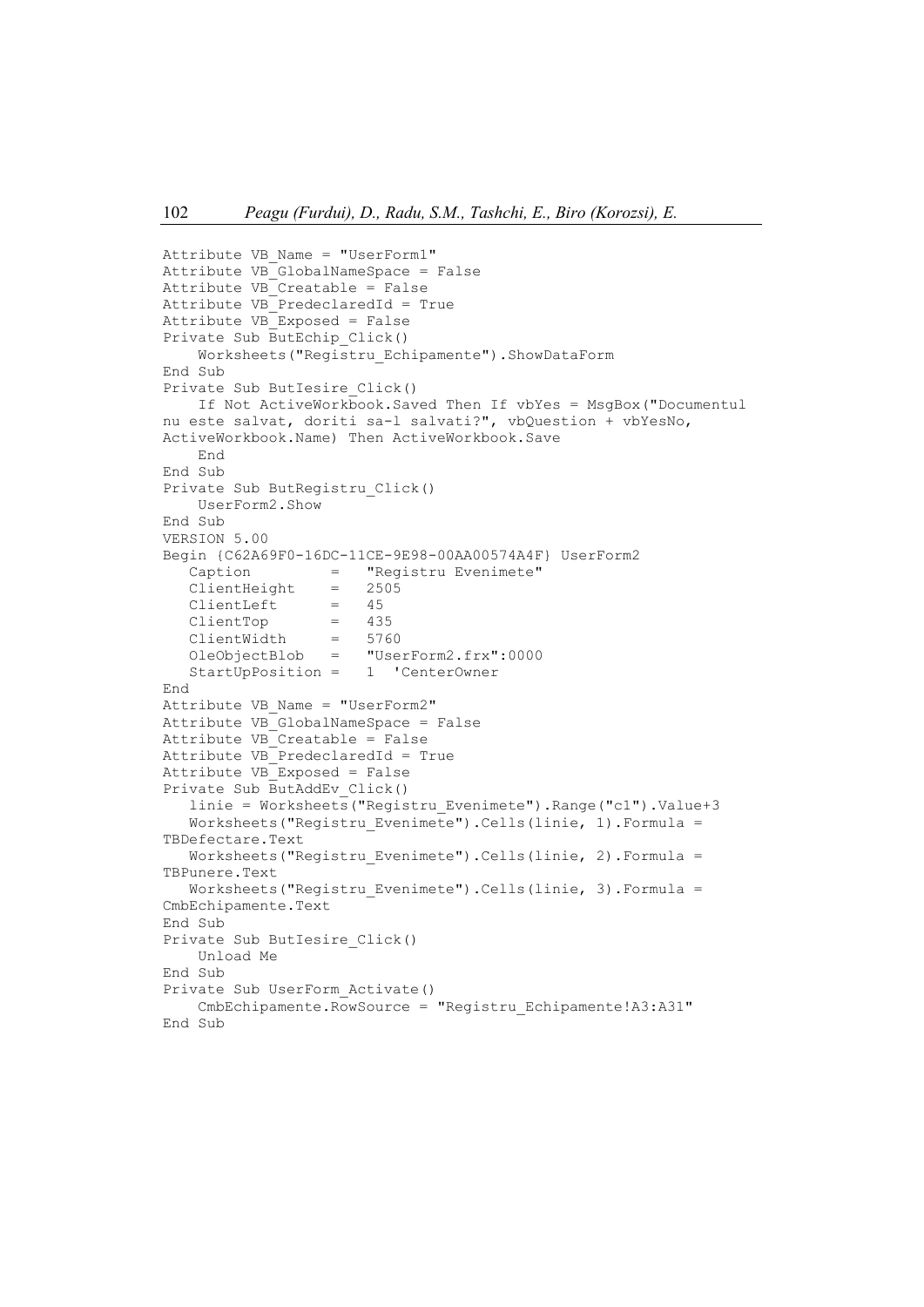# *3.4. Analysis of the reliability of the automatic methane concentration monitoring systems with telegrizoumetric power plants from the mining units in the Jiu Valley.*

The failures (defects) of the systems were systematized in the chronological order of their production, taking into account the structural elements resulting from the block diagram presented in fig.4, ie. defects at: the power supply sources of the system; the cabinet of the telegrizoumetric power plant; safety barrier cabinet; defects on the circuits (lines) of the telegrizoumetric installations; faults in the underground alarm reception devices and the transmission of disconnection commands to the switching devices which disconnect the electrical installations in the areas affected by accumulations; faults in the switching devices on which the disconnection pulse is given; defects in the detector-encoder assembly.

They were analyzed :

- *Obvious defects* : such as deliberate misalignment of the transducers in the electric zero or potentiometer to adjust the sensitivity, incorrect determination of the position of the detectors in the mining work, in length or profile, moving the detectors from the established positions, creating a false atmosphere by coating or diluting the real atmosphere with compressed air, shorting the contacts in the underground alarm receiving devices or in the control adapters, soldering the contacts of the intermediate control relays of the control adapters.
- *Obvious defects :* such as disconnection of alarm devices or control adapters from the ground, interruption of circuits (lines) from the cables to the ground, faults in the boiler cabinet or in the safety barrier cabinet, interruption of the boiler power supply, interruption of transducer filaments and all other defects that cause alarms and disconnection of electrical installations in areas where monitoring is no longer performed automatically, blocking the possibility of reconnecting those installations until the monitoring system is put back into operation .

For the automatic computer analysis of the statistical data obtained from the records from the mining units and for the calculation of the statistical parameters of reliability, the spreadsheet programs were also used to make EXCEL and WORD PERFECT graphs.

The result of this analysis is presented in tables (table 3) and in the form of graphs (Figure 10 a-h).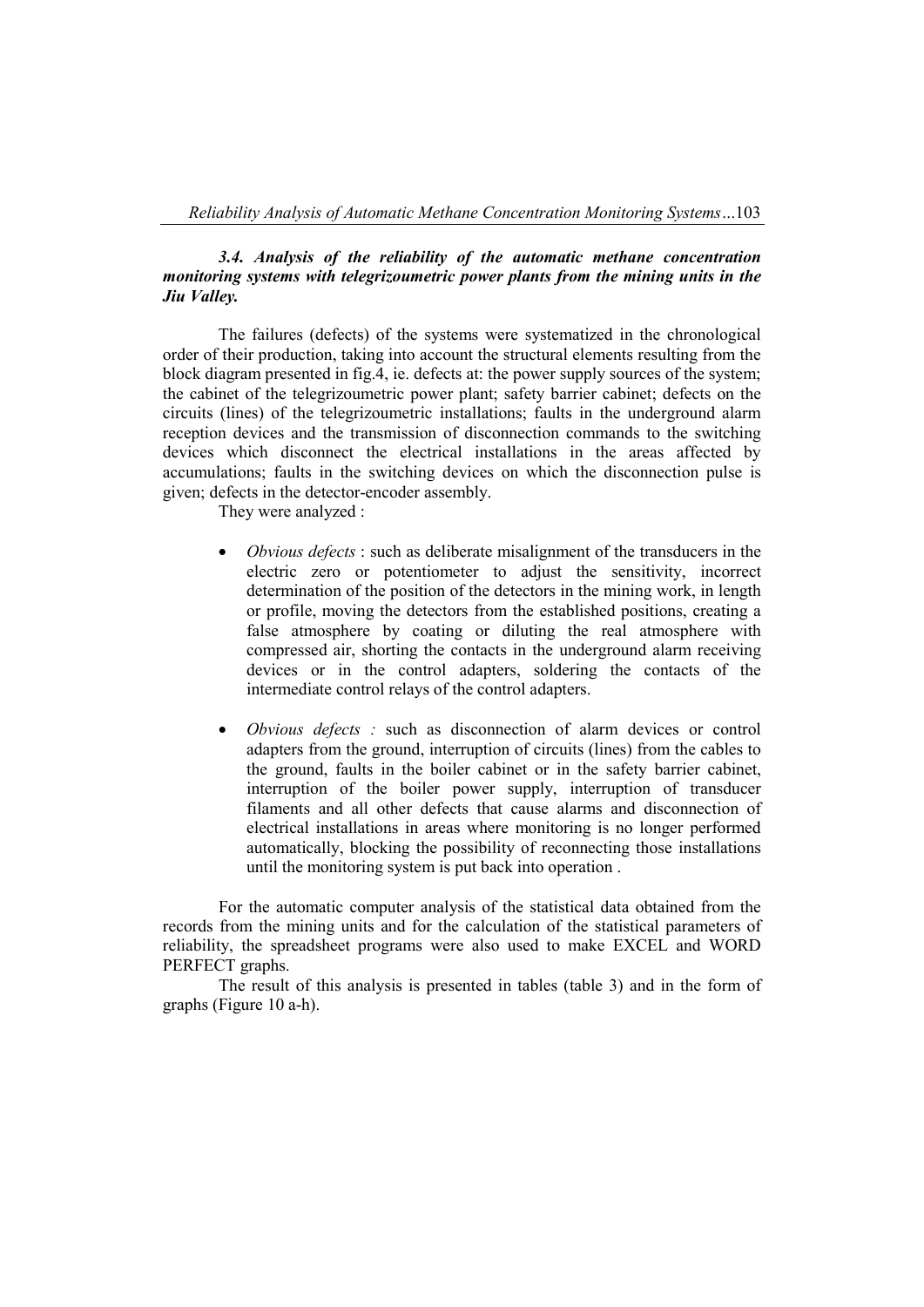|                         |                                 | CTT 63/40Up<br>E.M. LUPEN | E.M. LUPENI<br>CTT 63/40U | E.M. VULCAN<br>CTT 63/40U | E.M. VULCAN<br>$CMM-20mk$ | E.M. ANINOASA<br>CTT 63/40Up | E.M. PETRILA<br>CTT 63/40U | E.M. PETRILA<br>CMM-20mk | E.M. LONEA<br>CTT 63/40U |
|-------------------------|---------------------------------|---------------------------|---------------------------|---------------------------|---------------------------|------------------------------|----------------------------|--------------------------|--------------------------|
| A                       | MTBF[zile]                      |                           |                           |                           |                           |                              | 191                        |                          |                          |
| $\overline{A}$          | MTR[min]                        |                           |                           |                           |                           |                              | 45                         |                          |                          |
| A                       | $\lambda$ [zile <sup>-1</sup> ] |                           |                           |                           |                           |                              | 0,00524                    |                          |                          |
| A                       | $\mu$ [min <sup>-1</sup> ]      |                           |                           |                           |                           |                              | 0,02222                    |                          |                          |
| B                       | MTBF[zile]                      | 97,5                      | 781                       | 959                       | 140                       |                              | 100,667                    | 51,3333                  | 55                       |
| B                       | MTR[min]                        | 57,5                      | 120                       | 290                       | 101,667                   |                              | 42,5                       | 59                       | 42                       |
| B                       | $\lambda$ [zile <sup>-1</sup> ] | 0,01026                   | 0,00128                   | 0,00104                   | 0,00714                   |                              | 0,00993                    | 0,01948                  | 0,01818                  |
| $\boldsymbol{B}$        | $\mu$ [min <sup>-1</sup> ]      | 0,01739                   | 0,00833                   | 0,00345                   | 0,00984                   |                              | 0,02353                    | 0,01695                  | 0,02381                  |
| $\mathbf C$             | MTBF[zile]                      | 351,5                     | 351,5                     |                           |                           |                              | 187,75                     | 187,75                   | 181,1                    |
| $\mathbf C$             | MTR[min]                        | 115                       | 115                       |                           |                           |                              | 45                         | 45                       | 44,35                    |
| $\mathbf C$             | $\lambda$ [zile <sup>-1</sup> ] | 0,00284                   | 0,00285                   |                           |                           |                              | 0,00533                    | 0,00533                  | 0,00552                  |
| $\mathbf C$             | $\mu$ [min <sup>-1</sup> ]      | 0,0087                    | 0,0087                    |                           |                           |                              | 0,02222                    | 0,02222                  | 0,02255                  |
| D                       | MTBF[zile]                      |                           |                           | 32,5455                   | 32,5455                   | 20,8947                      | 128,2                      | 128,2                    | 131,8                    |
| D                       | MTR[min]                        |                           |                           | 116,818                   | 116,818                   | 139,825                      | 42                         | 42                       | 51,6                     |
| D                       | $\lambda$ [zile <sup>-1</sup> ] |                           |                           | 0,03073                   | 0,03073                   | 0,0486                       | 0,0078                     | 0,0078                   | 0,00759                  |
| D                       | $\mu$ [min <sup>-1</sup> ]      |                           |                           | 0,00856                   | 0,00856                   | 0,00715                      | 0,0238                     | 0,02381                  | 0,01938                  |
| E                       | MTBF[zile]                      | 69,5714                   | 69,5714                   |                           |                           | 495                          | 156,857                    | 156,857                  | 155,8                    |
| E                       | MTR[min]                        | 62,8571                   | 62,8571                   |                           |                           | 700                          | 55,7143                    | 55,7143                  | 56,4                     |
| E                       | $\lambda$ [zile <sup>-1</sup> ] | 0,01437                   | 0,01437                   |                           |                           | 0,00202                      | 0,00638                    | 0,00638                  | 0,00642                  |
| E                       | $\mu$ [min <sup>-1</sup> ]      | 0,01591                   | 0,01591                   |                           |                           | 0,00143                      | 0,01795                    | 0,01795                  | 0,01773                  |
| ${\bf F}$               | MTBF[zile]                      |                           |                           |                           |                           |                              | 147                        | 147                      | 149,5                    |
| F                       | MTR[min]                        |                           |                           |                           |                           |                              | 53,75                      | 53,75                    | 52,95                    |
| $\overline{\mathrm{F}}$ | $\lambda$ [zile <sup>-1</sup> ] |                           |                           |                           |                           |                              | 0,068                      | 0,0068                   | 0,00669                  |

# *Table 3* **Analysis of the results in table form**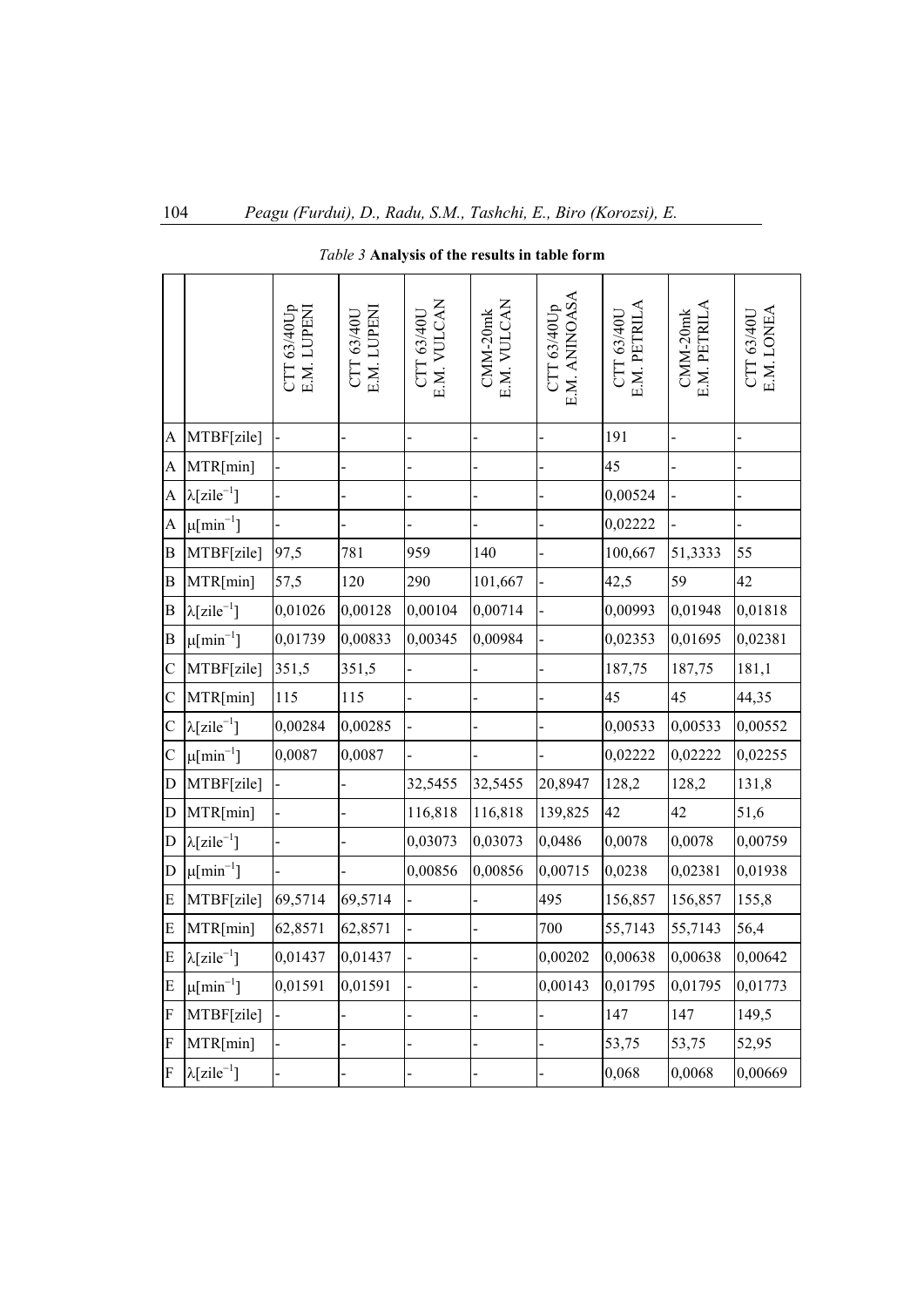*Reliability Analysis of Automatic Methane Concentration Monitoring Systems…*105

|           |                                 | CTT 63/40Up<br>E.M. LUPENI | E.M. LUPENI<br>63/40U<br>E | E.M. VULCAN<br>CTT 63/40U | E.M. VULCAN<br>CMM-20mk | CTT 63/40Up<br>E.M. ANINOASA | E.M. PETRILA<br>63/40U<br>CTT | CMM-20mk<br>E.M. PETRILA | CTT 63/40U<br>E.M. LONEA |
|-----------|---------------------------------|----------------------------|----------------------------|---------------------------|-------------------------|------------------------------|-------------------------------|--------------------------|--------------------------|
| ${\bf F}$ | $\mu$ [min <sup>-1</sup> ]      |                            |                            |                           |                         |                              | 0,0186                        | 0,0186                   | 0,01889                  |
| G         | MTBF[zile]                      | 32,1                       | 32,1                       | 99,5714                   | 99,5714                 | 625                          | 66,5833                       | 66,5833                  | 68,5                     |
| G         | MTR[min]                        | 81,125                     | 81,125                     | 107,143                   | 107,143                 | 310                          | 79,1667                       | 79,1667                  | 81,4                     |
| G         | $\lambda$ [zile <sup>-1</sup> ] | 0,03115                    | 0,03115                    | 0,01004                   | 0,01004                 | 0,0016                       | 0,01502                       | 0,01502                  | 0,0146                   |
| G         | $\mu$ [min <sup>-1</sup> ]      | 0,01233                    | 0,01233                    | 0,00933                   | 0,00933                 | 0,00323                      | 0,01263                       | 0,01263                  | 0,01229                  |
| H         | MTBF[zile]                      | 73,2195                    | 87,1                       | 66,5854                   | 50,9535                 | 39,1695                      | 121,575                       | 98,8723                  | 96,7                     |
| H         | MTR[min]                        | 66,686                     | 58,9103                    | 113,837                   | 109,111                 | 147,213                      | 49,7826                       | 54,4231                  | 53,2                     |
| H         | $\lambda$ [zile <sup>-1</sup> ] | 0,01366                    | 0,01148                    | 0,01502                   | 0,01963                 | 0,02553                      | 0,00823                       | 0,01011                  | 0,01034                  |
| H         | $\mu$ [min <sup>-1</sup> ]      | 0,015                      | 0,01698                    | 0,00878                   | 0,00917                 | 0,00679                      | 0,02009                       | 0,01837                  | 0,0188                   |
|           | $A[\%]$                         | 99,9368                    | 99,9531                    | 99,8814                   | 99,8515                 | 99,7397                      | 99,9716                       | 99,9618                  | 99,9618                  |

A - power supplies

B - the cabinet of the telegrizometric power plant

C - safety barrier cabinet

D - power cords (including branch boxes)

E – alarm reception devices

 $F$  – switching devices on which the disconnection pulse is given

G - encoders

H – automatic control and protection system

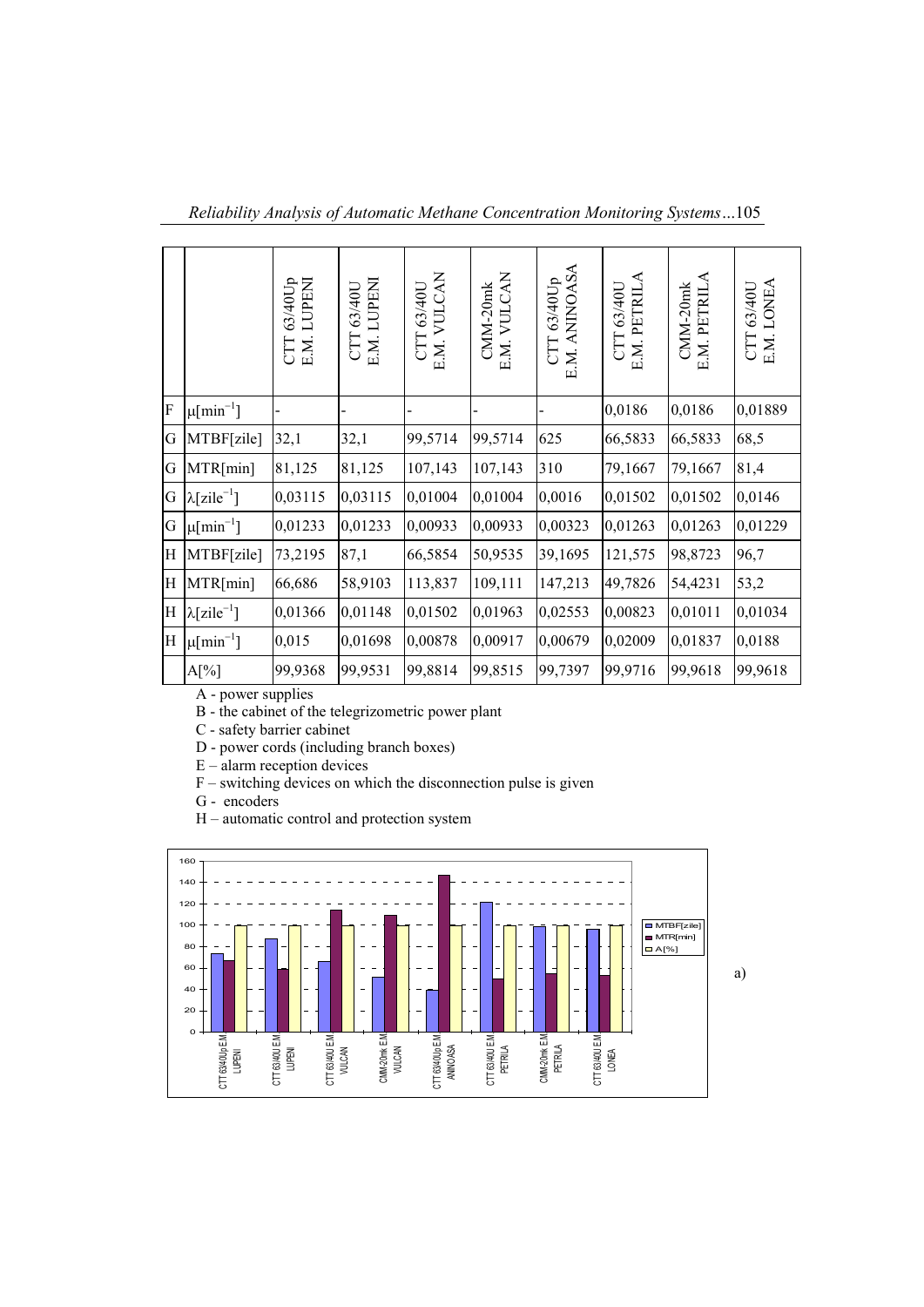

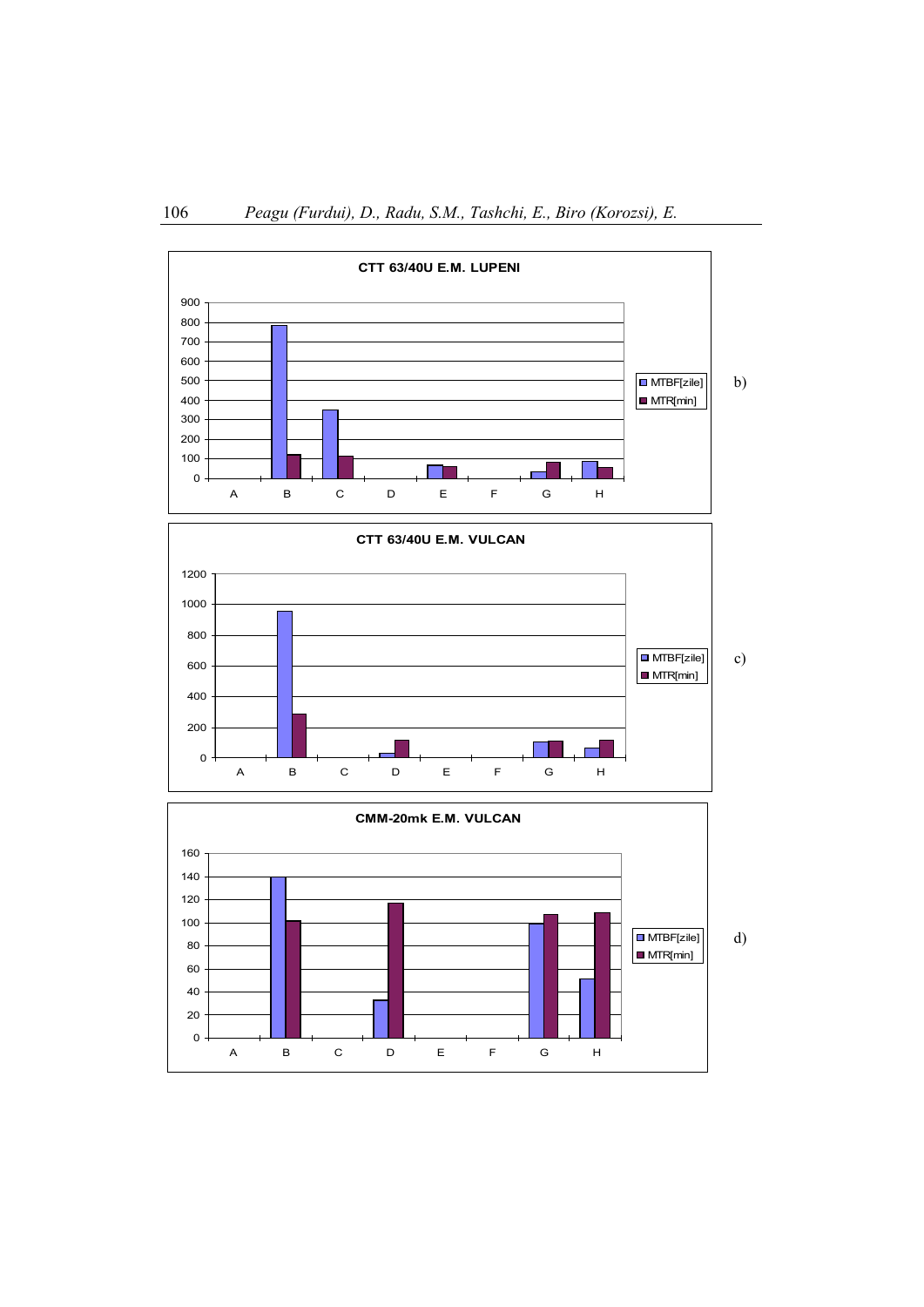

*Reliability Analysis of Automatic Methane Concentration Monitoring Systems…*107



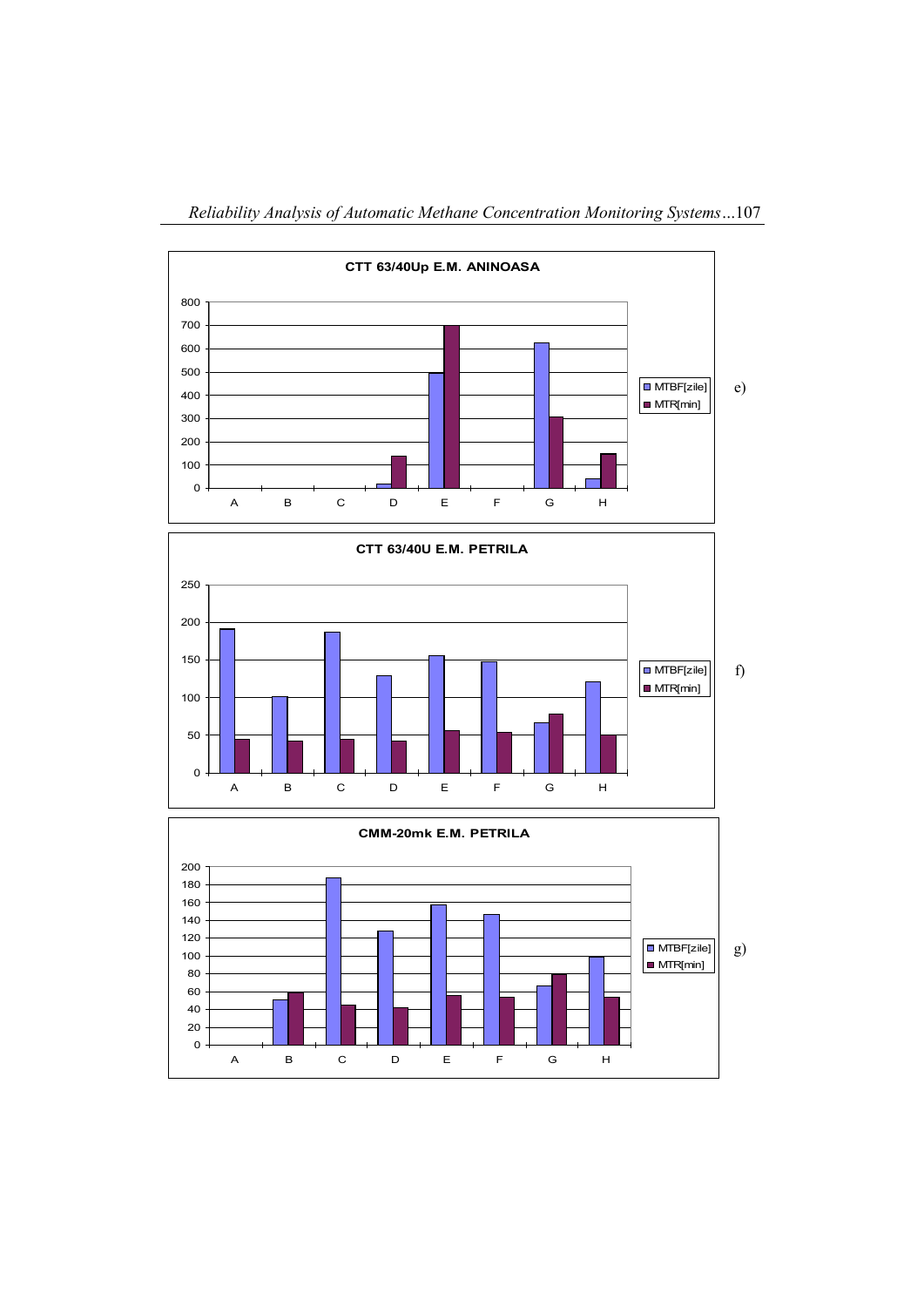

**Fig.10.** Results of the analysis for each mine

#### **5. CONCLUSIONS**

- Evidence from mining companies is not uniform in interpretation and recording in terms of events (defects and their remediation), structural elements and the whole system.

- Existing records, except for the situation of the system with CTT-2 power plant, from the main enclosure from E.M. Petrila does not refer to power supplies (SA element). This is explicable given that in E.M. Petrila, during the analyzed period, there were problems with the general energy system to supply the main enclosure, disconnecting both sources provided for powering the plant.

- The availability of all underground methane concentration monitoring systems, made with telegrizoumetric power plants, is high, over 99.00%.

- The average good performance reliability parameter (MTBF) for the whole system indicates that it varies widely. For example, a maximum of 121,675 days was obtained for the CTT-2 boiler system from E.M. Petrila, but also a minimum of 39.1695 days for the system with the same type of CTT-2 power plant from E.M. Aninoasa. For systems with CMM-20mk type control panels, the MTBF parameter varies between a maximum of 98.8723 days at E.M. Petrila and the minimum of 50.9535 days from E.M. Vulcan. For the CTT 63/40 Up boiler system from E.M. Lupeni has an average operating time of 73.2195 days. It can be concluded that this parameter is not dependent on the type of power plant (functional blocks of power plants) nor on the structural elements of the complete delivery of these plants (transducersencoders and alarm reception devices located underground).

- In the functional blocks in the cabinet of the power plant, the most frequent defect refers to the electromechanical recorders: breaking of the actuating wires of the pen support devices, breaking them, disturbing the advance devices, etc. In general, there are possibilities to repair these defects at the recorder even at the mining units, so the average repair time (MTR parameter) is relatively short.

- In the case of safety barrier cabinets, the only defects are related to the burning of ultra-fast fuses in the barriers, due to the appearance of leakage currents through the lines of monitoring systems, due to insulation defects, both in power installations and on power lines. telemechanics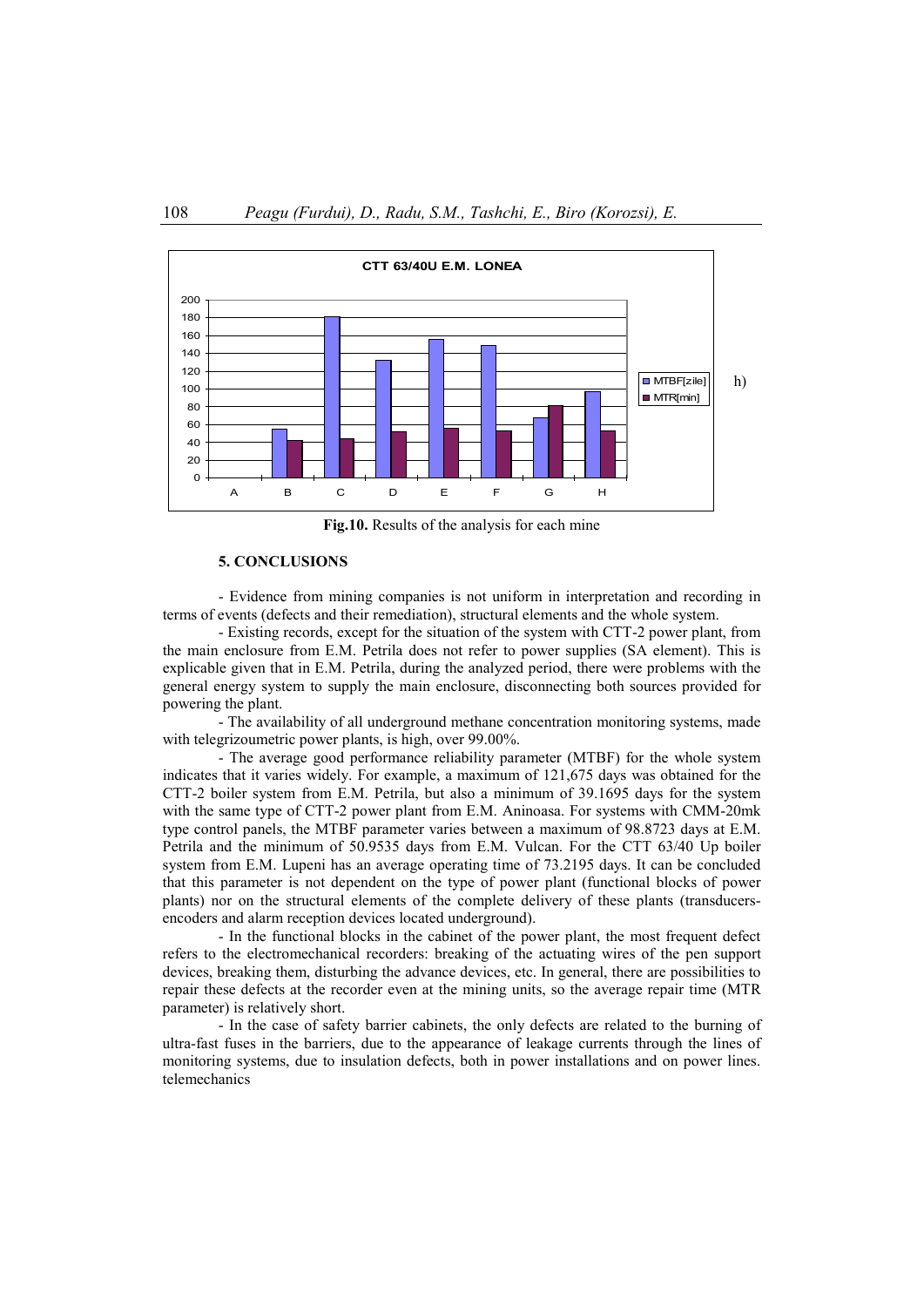- Cables containing telemechanics lines related to automatic monitoring systems have the lowest reliability. The MTBF parameter for this structural element varies between a minimum of 20.8947 days in Aninoasa and 131.8 days in E.M. Lonea. Moreover, for this structural element (element C), the average repair time (MTR) is relatively high, ranging from a maximum of 139,826 minutes to E.M. Aninoasa, about 51.6 minutes at E.M. Lonea. The causes of this situation are related to the faulty laying of the cables, to the very long lines, to the negligence of the personnel when transporting some oversized materials through the mining works in which the lines are installed.

- With regard to the transmission of alarms underground, this function is dependent on the reliability of the CRA structural elements (underground alarm reception devices, components supplied by plant manufacturers) and adapters for transmitting alarms and disconnection commands to switching equipment. Mining records are uneven in interpretation and values, for example, control adapter data exists only at E.M. Lonea and E.M. Petrila. The MTBF parameter for adapters, in value is relatively similar, 147 days or 149.5 days, but the average repair time (MTR) is high (about 53 hours). The cause is related to the lack of interchangeability of the adapter components. For CRAs, the reliability parameters are relatively similar in value to those for adapters.

#### **REFERENCES**

- **[1]. Stanimirescu, A., Egri, A., Soica, F.F., Radu, S.M.** *[Measuring the change of air](https://www.matec-conferences.org/articles/matecconf/abs/2020/01/matecconf_sesam20_00046/matecconf_sesam20_00046.html)  [temperature with 8 LM75A sensors in mining area,](https://www.matec-conferences.org/articles/matecconf/abs/2020/01/matecconf_sesam20_00046/matecconf_sesam20_00046.html)* MATEC Web of Conferences Journal, Vol. **305**, 00046 (2020), ISSN: 2261-236X,
- **[2]. Stanimirescu, A., Egri, A., Soica, F.F., Radu, S.M.** *[Measuring the change of air](https://www.matec-conferences.org/articles/matecconf/abs/2020/01/matecconf_sesam20_00046/matecconf_sesam20_00046.html)  [temperature with 8 LM75A sensors in mining area,](https://www.matec-conferences.org/articles/matecconf/abs/2020/01/matecconf_sesam20_00046/matecconf_sesam20_00046.html)* MATEC Web of Conferences Journal, Vol. 305, 00046 (2020), ISSN: 2261-236X. https://doi.org/10.1051/matecconf/202030500046,
- **[3]. Radu, S.M., Jula, D., Rebedea, N.I., Hueber, P.** *Studiul disponibilității unui sistem de transportoare cu bandă pe role,* Revista Minelor, Vol. 26, Nr. 2/2020, pp. 42-47, ISSN-L 1220-2053 / ISSN 2247-8590. [www.upet.ro/reviste.php,](http://www.upet.ro/reviste.php)
- **[4]. Kusyi, Y.M., Lychak, O. V., Radu, S.M., Moraru, R.I., Kojić, D.** *Research of the finishing and strengthening technological operations by using SADT-technologies,*  Proceedings of the IXth International Scientific and Technical Conference "*Advanced Technologies in Mechanical engineering*", pp. 27-30, 3-7 February, 2020, National University "Lviv Polytechnic", Lviv, Ukraine, pp. 27-30, [http://www.lp.edu.ua/en/event/2019/ih-international-scientific-and-technical](http://www.lp.edu.ua/en/event/2019/ih-international-scientific-and-technical-conference-advanced-technologies-mechanical)[conference-advanced-technologies-mechanical,](http://www.lp.edu.ua/en/event/2019/ih-international-scientific-and-technical-conference-advanced-technologies-mechanical)
- **[5]. Radu, S. M., Stanila, S.** *Energetic efficiency growth of compressed air distribution networks used in underground coal mines,* Papers SGEM2013/Conference Proceedings, ISBN 978-954-91818-7-6, ISSN 1314-2704, , 447 - 454 pp, Vol. Science and technologies in geology, xploration and mining, DOI:10.5593/SGEM2013/BA1.V1/S03.026, Published by STEF92 Technology Ltd, Albena Co., Bulgaria, 2013 , [www.sgem.org,](http://www.sgem.org/)
- **[6]. Pasculescu, V. M., Radu, S. M., Pasculescu, D., Niculescu T.** *Dimensioning the intrinsic safety barriers of electrical equipment intended to be used in potentially explosive atmospheres using the simpowersystems software package,* Papers SGEM2013/Conference Proceedings, ISBN 978-954-91818-7-6, ISSN 1314-2704, 417- 422 pp, Vol. Science and technologies in geology, xploration and mining,